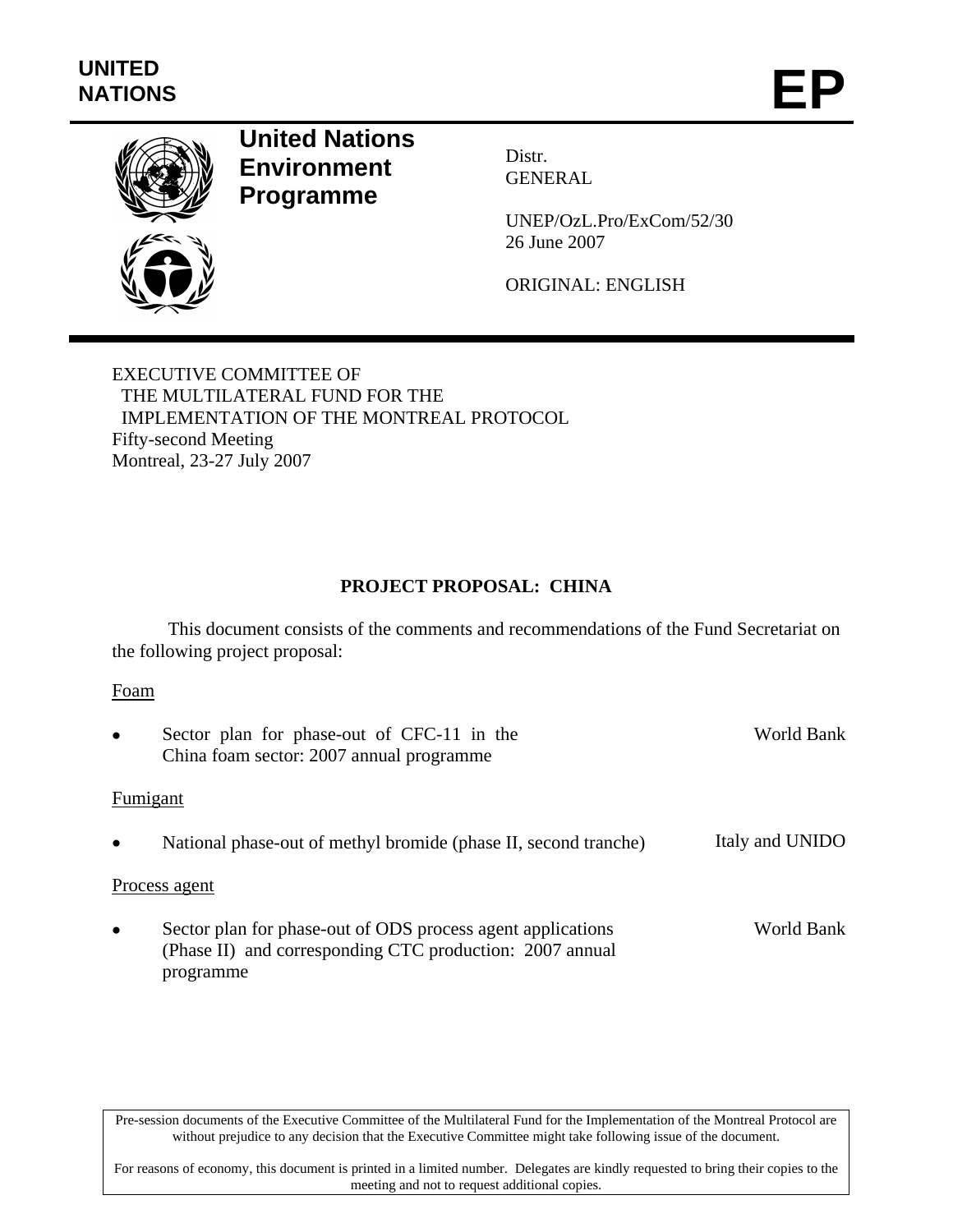## **PROJECT EVALUATION SHEET – MULTI-YEAR PROJECTS CHINA**

#### **PROJECT TITLE BILATERAL/IMPLEMENTING AGENCY**

Sector plan for phase-out of CFC-11 in the China foam sector: 2007 annual programme World Bank

## **NATIONAL CO-ORDINATING AGENCY:** SEPA/FECO

## **LATEST REPORTED CONSUMPTION DATA FOR ODS ADDRESSED IN PROJECT A: ARTICLE-7 DATA (ODP TONNES, 2005, AS OF MAY 2007)**

| $\sim$ | __ |  |
|--------|----|--|
|        |    |  |

### **B: COUNTRY PROGRAMME SECTORAL DATA (ODP TONNES, 2005, AS OF MAY 2007)**

| <b>ODS</b> | Aerosol | Foam    | Ref.  | Ref.    | MDI   | Tobacco  | Solvent | <b>Process</b> |
|------------|---------|---------|-------|---------|-------|----------|---------|----------------|
|            |         |         | Mfg.  | Ser.    |       | fluffing |         | agent          |
| $CFC-11$   | 102     | 6,085.3 | 366.4 | 240.0   | 65.0  | 128.0    |         |                |
| $CFC-12$   | 374.3   | 108.0   | 691.8 | 4,065.6 | 221.0 |          |         |                |
| CFC-113    |         |         |       |         |       |          | 546.1   | 3.2            |
| CFC-115    |         |         |       | 129.2   |       |          |         |                |

### **CFC consumption remaining eligible for funding (ODP tonnes)** n/a

**CURRENT YEAR BUSINESS PLAN:** Total funding US \$4,843,000: total phase-out 1,167 ODP tonnes.

| PROJECT DATA                                             |                                               | 2002         | 2003       | 2004       | 2005       | 2006      | 2007      | 2008           | 2009           | 2010     | Total        |
|----------------------------------------------------------|-----------------------------------------------|--------------|------------|------------|------------|-----------|-----------|----------------|----------------|----------|--------------|
| <b>CFC-11</b>                                            | Montreal Protocol limit                       | 57,819       | 57,819     | 57,819     | 28,910     | 28,910    | 8,673     | 8,673          | 8,673          | $\Omega$ |              |
| (ODP<br>tonnes)                                          | Annual consumption limit                      | 14,143       | 13,830     | 10,500     | 9,000      | 7,000     | 400       | $\overline{0}$ | $\overline{0}$ | $\theta$ |              |
|                                                          | Annual phase-out targets in<br>PU foam sector | $\mathbf{0}$ | 313        | 3,330      | 1,500      | 2,000     | 6,600     | 400            |                |          | 14,143       |
| Final project costs (US \$):                             |                                               |              |            |            |            |           |           |                |                |          |              |
|                                                          | Funding for Lead IA: World Bank               |              |            |            |            |           |           |                |                |          |              |
| <b>Total project funding</b>                             |                                               | 9,940,000    | 12,570,000 | 10,903,000 | 10,903,000 | 3,320,000 | 2,676,000 | 1,767,000      | 1,767,000      |          | 0 53,846,000 |
|                                                          | <b>Final support costs (US \$):</b>           | 886,600      | 1,115,300  | 961,270    | 961,270    | 282,800   | 240,840   | 159,030        | 159,030        | $\theta$ | 4,766,140    |
|                                                          | Support cost for Lead IA: World Bank          |              |            |            |            |           |           |                |                |          |              |
|                                                          | <b>Total support costs</b>                    |              |            |            |            |           |           |                |                |          |              |
| <b>TOTAL COST TO</b><br><b>MULTILATERAL FUND (US \$)</b> |                                               | 10,826,600   | 13,685,300 | 11,864,270 | 11,864,270 | 3,602,800 | 2,916,840 | 926,030        | 1,926,030      |          | 0 58,612,140 |
| Final project cost effectiveness<br>(US \$/kg)           |                                               |              |            |            |            |           | n/a       |                |                |          |              |

**FUNDING REQUEST:** Approval of funding for the sixth tranche (2007) as indicated above.

| <b>SECRETARIAT'S RECOMMENDATION</b> | For individual consideration |
|-------------------------------------|------------------------------|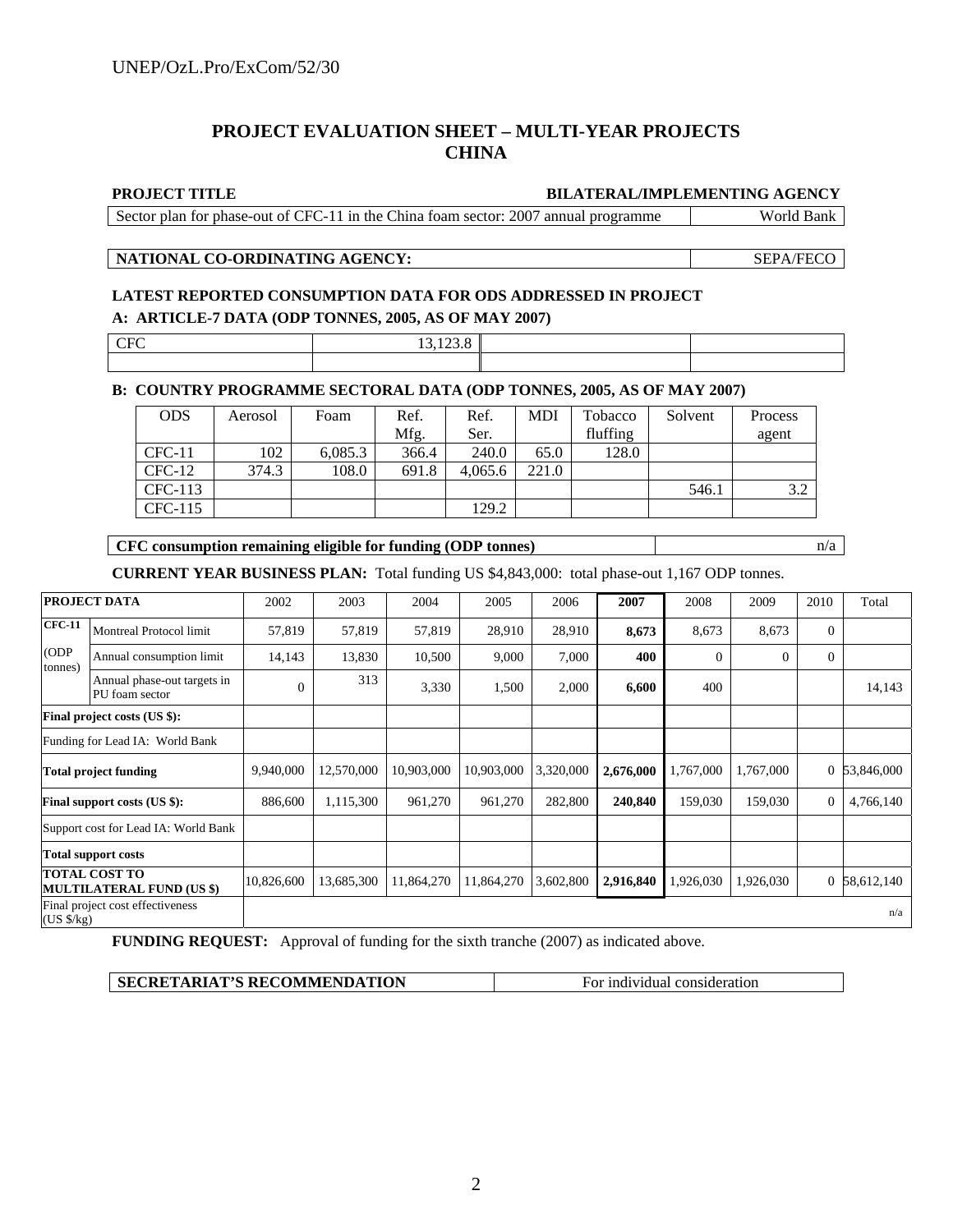## **PROJECT DESCRIPTION**

1. On behalf of the Government of the People's Republic of China (China), the World Bank has submitted to the  $52<sup>nd</sup>$  Meeting of the Executive Committee a request for approval of the 2007 annual implementation programme (AIP) for the CFC-11 phase-out in the polyurethane (PU) foam sector in the China. The World Bank submitted this request in advance of one for the release of the sixth funding tranche, since the prerequisite conditions for tranche approval have not yet been met. The World Bank has also submitted a request for an amendment to the AIPs for 2005 and 2006, approved at the  $44<sup>th</sup>$  and  $47<sup>th</sup>$  Meeting, respectively, in order to allow enterprises with capacity installed after July 1995 to be eligible for support under the agreement. Decision 51/12 "requests implementing agencies to seek authorization from the Executive Committee prior to using the flexibility provided for under multi-year agreements to allow funds to be directed to enterprises established after July 1995 in cases where countries had committed to the total phase-out of the ODS concerned." The World Bank is requesting authorization to allow the direction of funds to enterprises established after July 1995, but before 7 December 2001.

## **Background**

2. The CFC-11 phase-out in the polyurethane foam sector in China was approved at the 35th Meeting of the Executive Committee, with the World Bank as the implementing agency and the State Environmental Protection Agency (SEPA) as the national implementation agency. The implementation of the CFC-11 phase-out in the polyurethane foam sector supports the Government of China in meeting its Montreal Protocol obligations, including the complete phase-out of the controlled use of CFCs by 2010. In order to achieve these targets, a series of investment, non-investment, technical assistance and capacity building activities will be, and are being, implemented by China with the assistance of the World Bank. The total funds approved in principle for the plan amounted to US \$53,846,000 plus agency support costs of US \$4,766,140.

3. In 2005, China's national CFC-11 consumption was 6,986.6 ODP tonnes, of which 6,085.3 ODP tonnes were CFC-11 consumption in the polyurethane foam sector. Both consumption levels were within the control limits set out in the agreements for the CFC-11 phase-out in the polyurethane foam sector and the accelerated phase-out plan. An overview over the control targets and the related funding schedule are provided in Table 1 below.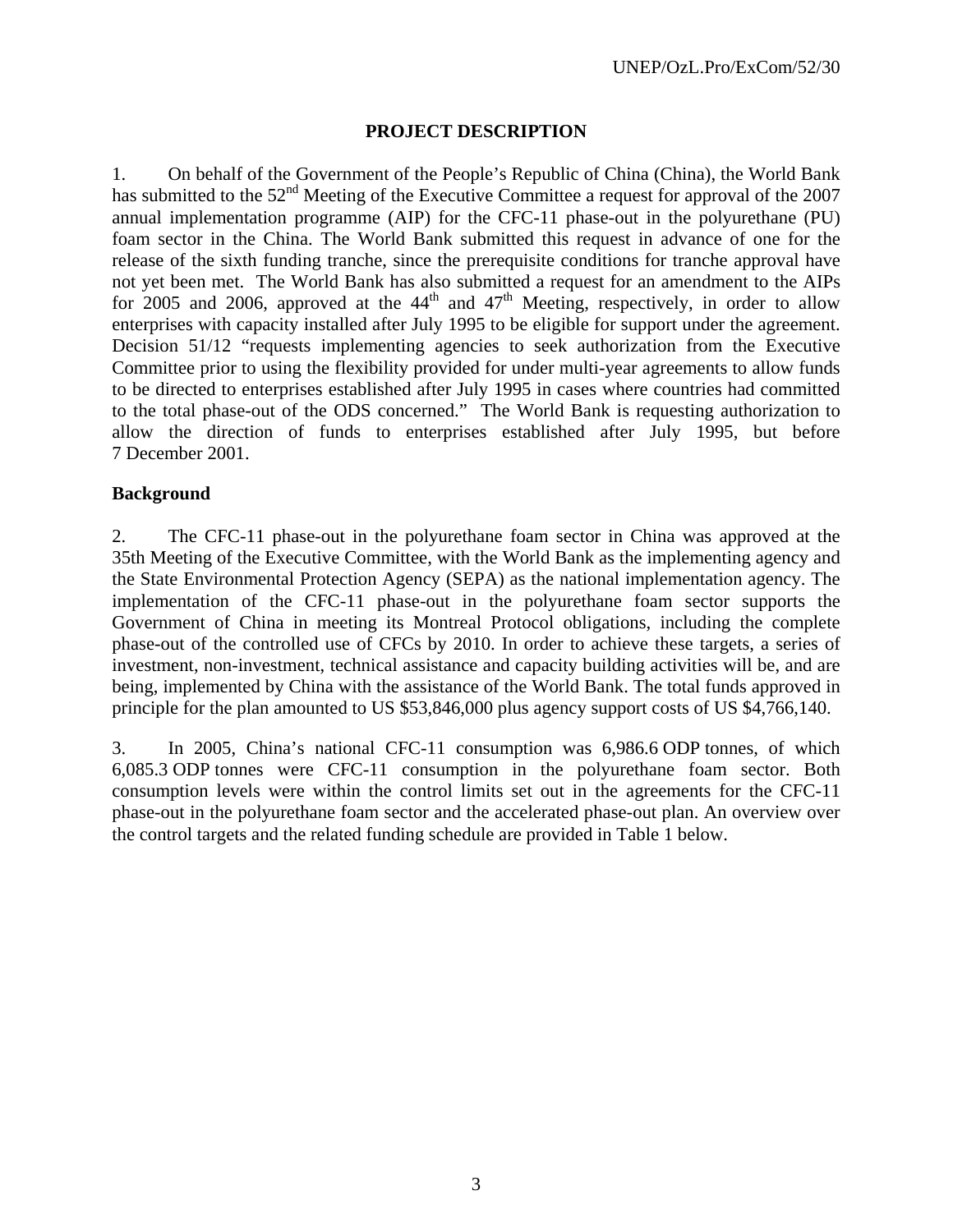## Table 1

|                                                                      | 2005      | 2006    | 2007     | 2008              | 2009     | 2010     | Total**   |
|----------------------------------------------------------------------|-----------|---------|----------|-------------------|----------|----------|-----------|
|                                                                      |           |         |          |                   |          |          |           |
| Annual national CFC-11<br>consumption limit (ODP tonnes)             | 10,400    | 7,700   | 4,130    | 3,800             | 300      | $\Omega$ |           |
| Annual CFC-11 consumption<br>limit in PU foam sector*(ODP<br>tonnes) | 9,000     | 7,000   | 400      | $\Omega$          | $\theta$ | $\Omega$ |           |
| Annual CFC-11 phase-out targets<br>in PU foam sector (ODP tonnes)    | 1,500     | 2,000   | 6,600    | 400               |          |          | 14,143    |
| Total annual funding<br>(US \$ X 1,000)                              | 10,903    | 3,320   | 2,676    | 1,767             | 1,767    |          | 53,846    |
| Programme support cost<br>(US \$ X 1,000)                            | 961.27    | 282.8   | 240.84   | 159.03            | 159.03   |          | 4,766.14  |
| Total cost to the Multilateral<br>Fund<br>(US \$ X 1,000)            | 11,864.27 | 3,602.8 | 2,916.84 | 1,926.03 1,926.03 |          |          | 58,612.14 |

## Control targets for CFC-11 consumption in the polyurethane foam sector in China (ODP tonnes) and related funding schedule (US \$ '000)

\* Figures for annual CFC-11 consumption limits in PU foam sector for 2004-2010 are based on limits agreed under the APP.

\*\* Years 2002-2004 not shown, but included in total

- 4. The release of the funds is subject to the following:
	- (a) Confirmation that:
		- (i) All agreed phase-out targets and consumption limits for the previous year have been achieved;
		- (ii) It has been verified that the activities planned for the previous year were undertaken in accordance with the AIP;
		- (iii) CFC phase-out contracts have been signed, amounting to at least 50 per cent of the current year contract targets and 100 per cent of the previous year contract targets.
	- (b) Confirmation of performance through verification by site inspection of a minimum of 15 per cent of the conversion activities, accounting for a minimum of 15 per cent of the CFC consumption of the AIP;
	- (c) Consumption figures provided under the Agreement are consistent with China's reports to the Ozone Secretariat under Article 7 of the Montreal Protocol.

5. The condition in paragraph 4 (a) above specifies that all agreed phase-out targets and consumption limits for the previous year are to be achieved. The agreed phase-out targets and consumption limits are:

- (a) Annual national CFC-11 consumption limit (ODP tonnes);
- (b) Annual CFC-11 consumption limit in PU foam sector (ODP tonnes);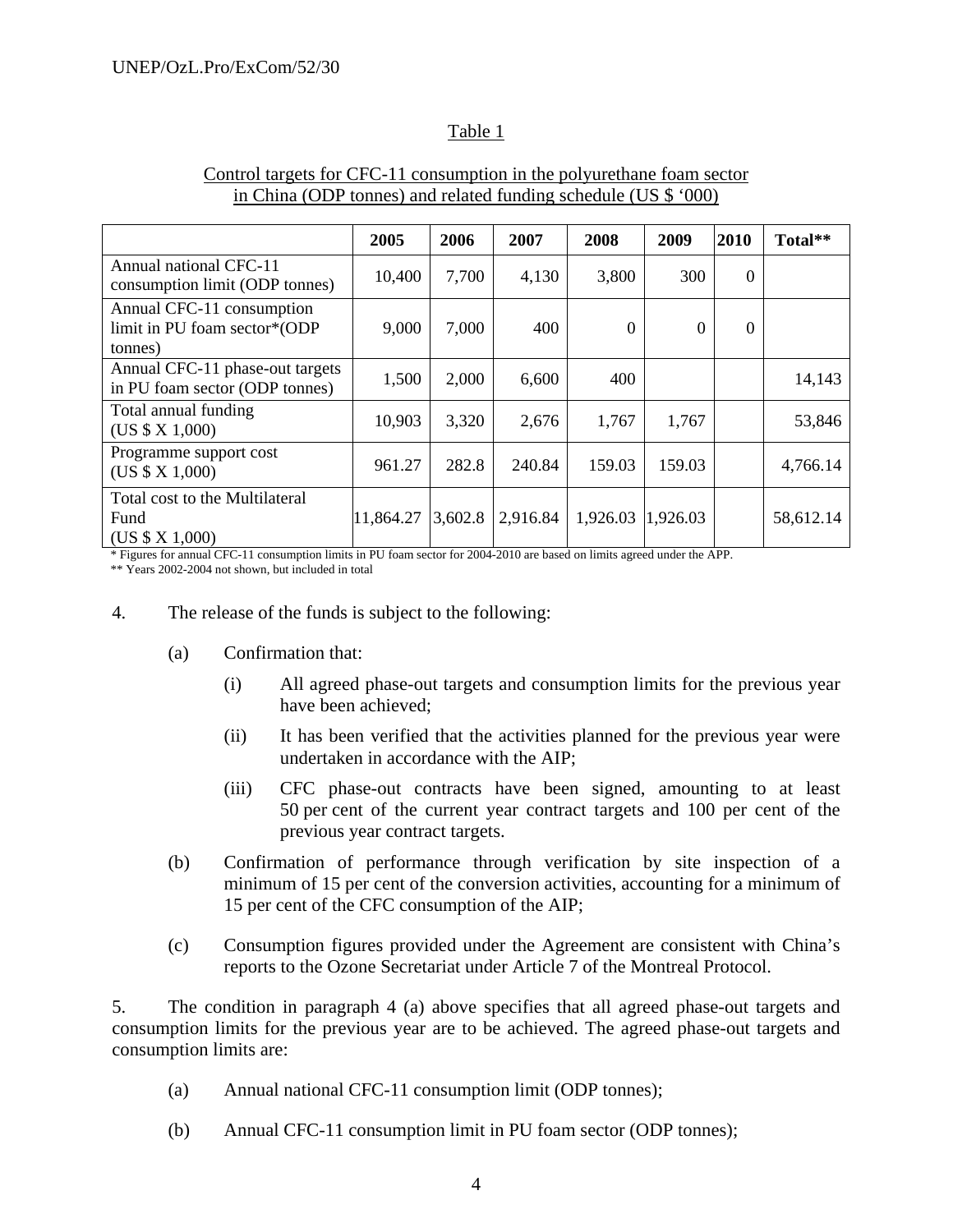(c) Annual CFC-11 phase-out targets in PU foam sector (ODP tonnes).

The limits are shown in Table 1 above.

6. From the documentation submitted to this meeting, as well as previous documentation submitted before the  $51<sup>st</sup>$  Meeting, it became evident that an important part of the preconditions set by the Agreement for submission of the 2007 tranche have not been fulfilled. So far only a fraction of the ODP phase-out contracts for 2005 have been signed. The World Bank believes that the remaining contracts for 2005 will be signed by mid-2007. Also, no contracts so far have been signed in the 2006 AIP, as all efforts were spent in fulfilling the 2004 and 2005 AIPs targets. However, in order to release the 2007 tranche, 50 per cent of the contracts foreseen in the 2006 AIP have to be signed, representing a further 300 ODP tonnes.

7. The World Bank informed the Secretariat before the  $51<sup>st</sup>$  Meeting that the fulfilment of the target in terms of contracts signed for 2006 and subsequent years will be very challenging, if the modality of implementation is not broadened. The Executive Committee accordingly decided in decision 51/28 to specify that, for the purpose of the AIP for 2007 and following years under the China foam sector plan, the term "CFC phase-out contracts" shall include contracts signed with the Environmental Pollution Bureau of either provinces or very large municipalities. The Executive Committee further defined a number of conditions for such contracts in the same decision.

# **Submission to the 52nd Meeting**

8. The submission of the World Bank to the  $52<sup>nd</sup>$  Meeting includes a report regarding the implementation of the project up to spring 2007, and an AIP for 2007. As part of the submission, the World Bank requests authorization to direct funds to PU foam enterprises consuming CFC-11 established before 7 December 2001 but after the cut off date for eligibility purposes of July 1995. The rationale for the selection of that date is that China's foam sector plan was approved on that date. The World Bank requests approval to use these expanded eligibility criteria for the completion of the 2005 and 2006 AIPs, as well as for the 2007 AIP submitted to this meeting in order to achieve complete phase out of CFC-11 in this sector.

9. The remaining contracts to be signed for completion of the 2005 work programme address 1,120 ODP tonnes of CFC consumption (status April 2007). In order to release the 2007 tranche a further 50% of the phase-out contracts for the year 2006 have to be signed. Therefore, the total number of contracts still to be signed before the 2007 tranche can be released address 1,420 ODP tonnes.

10. As is apparent from Table 2, an excerpt from the project document, the World Bank on behalf of China requests change of the already approved AIPs for the years 2005 and 2006.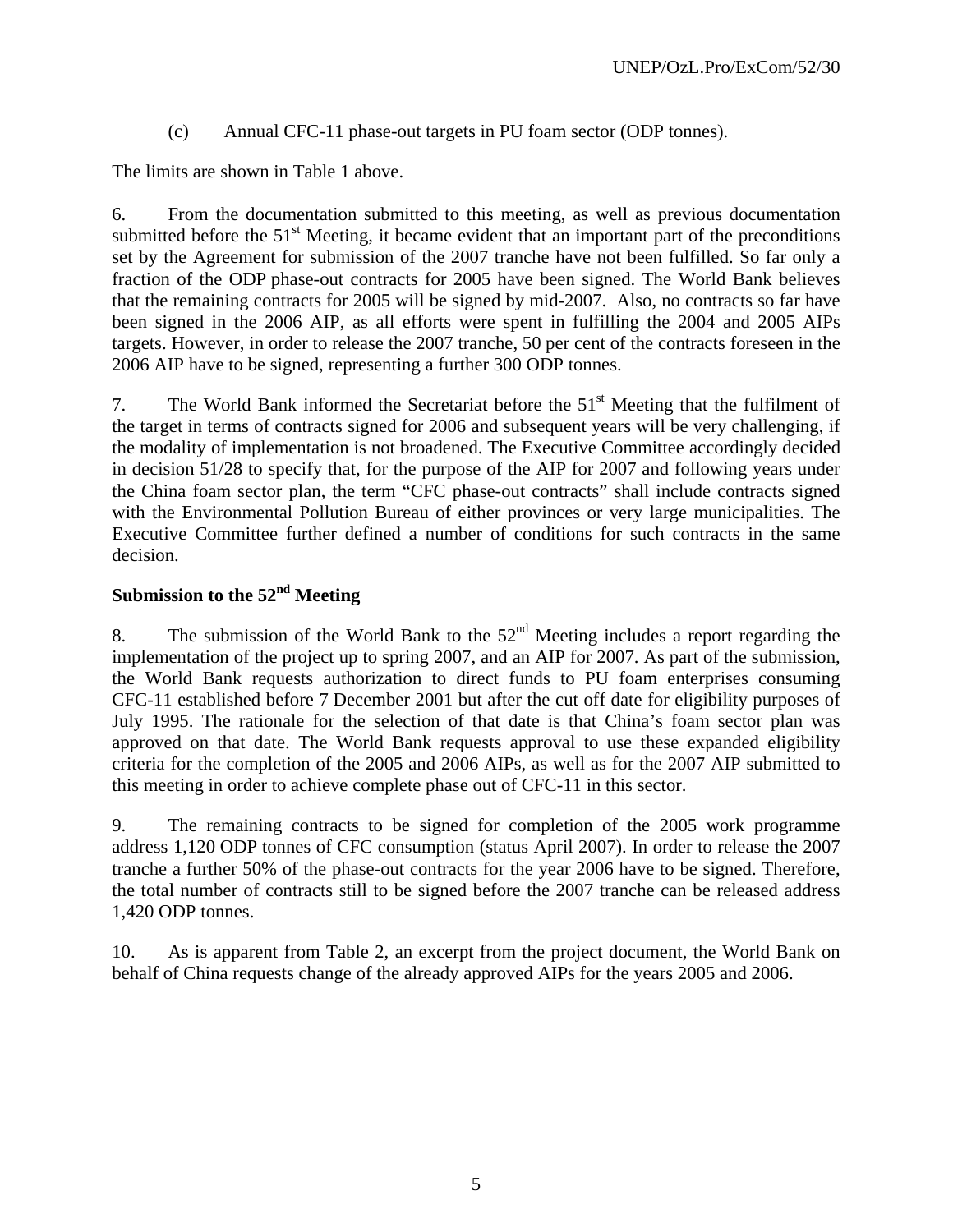## Table 2

| Year  | <b>CFC-11 PU</b> consumption<br>captured by contract |               | <b>Cumulative CFC-11 PU consumption</b><br>captured by contracts |               |  |  |  |  |
|-------|------------------------------------------------------|---------------|------------------------------------------------------------------|---------------|--|--|--|--|
|       | <b>Planned</b>                                       | <b>Actual</b> | <b>Planned</b>                                                   | <b>Actual</b> |  |  |  |  |
| 2002  | 2,000                                                | 2,353.68      | 2,000                                                            | 2,353.68      |  |  |  |  |
| 2003  | 2,500                                                | 2,677.33      | 4,500                                                            | 5,031.01      |  |  |  |  |
| 2004  | 2,500                                                | 1,971.57      | 7,000                                                            | 7,002.58      |  |  |  |  |
| 2005  | 2,500                                                | 1,377.67      | 9,500                                                            | 8,380.25      |  |  |  |  |
|       |                                                      | $+1,202*$     |                                                                  | $+1,202*$     |  |  |  |  |
|       |                                                      | $=2,579.67$   |                                                                  | $=9,582.25$   |  |  |  |  |
| 2006  | 600                                                  | $900**$       | 10,100                                                           | 10,482.25**   |  |  |  |  |
| 2007  | 551                                                  |               | 10,651                                                           |               |  |  |  |  |
| Total | 10,651                                               |               | 10,651                                                           | 10,482.25**   |  |  |  |  |

## CFC-11 covered by contracts in the 2002 to 2006 Annual Implementation Programmes as of April 30, 2007 (in MT)

\* Phase out contracts amount to 1,202 MT are ready to be signed waiting of ExCom permission to sign contracts with enterprises established after July 1995 but before December 2001 as requested in the submission of the 2007 AP. \*\* Additional 900 MT are in the process of being signed using the provincial approach as approved by ExCom at its 51<sup>st</sup> Meeting.

11. The report regarding the implementation of the 2002-2006 AIPs provides detailed insight into progress, implementation modalities and challenges. From 2002-2005 a modality was used where a number of eligible small foam plants with complete documentation were consolidated into large enterprises. Implementation of projects in these circumstances has been slow, and some enterprises had to subsequently withdraw. SEPA decided to discontinue this modality in early 2006, and instead moved to signing contracts with each foam enterprise on the basis of a new selection and approval process. SEPA identified 1,297 ODP tonnes of CFC-11 consumed by small foam enterprises established before July 1995, but found to be increasingly difficult to identify more eligible enterprises with sufficient documentation. At the end of December 2006, FECO signed contracts for phasing out 947 ODP tonnes, and will sign the remainder covering 350 ODP tonnes in early 2007. SEPA believes that, if its request for extending the eligibility date to 7 December 2001 is accepted, then using the provincial approach approved by the 51<sup>st</sup> Meeting of the Executive Committee it will be possible to fulfil SEPA's phase-out contract commitments for 2005, 2006 and 2007. SEPA is confident that all remaining phase out contracts could be signed within 2007.

12. In order to ensure the successful phase out of CFC production by 1 July 2007, SEPA identified three provinces and nine cities with high CFC consumption and encouraged them to complete their CFC consumption phase out by 1 July 2006. All HAD signed agreements with SEPA and took various measures to achieve the phase out. One common policy that all 12 provinces/cities have promulgated respectively is bans on production, consumption and sales of CFCs by 1 July 2006 within their administrative boundaries.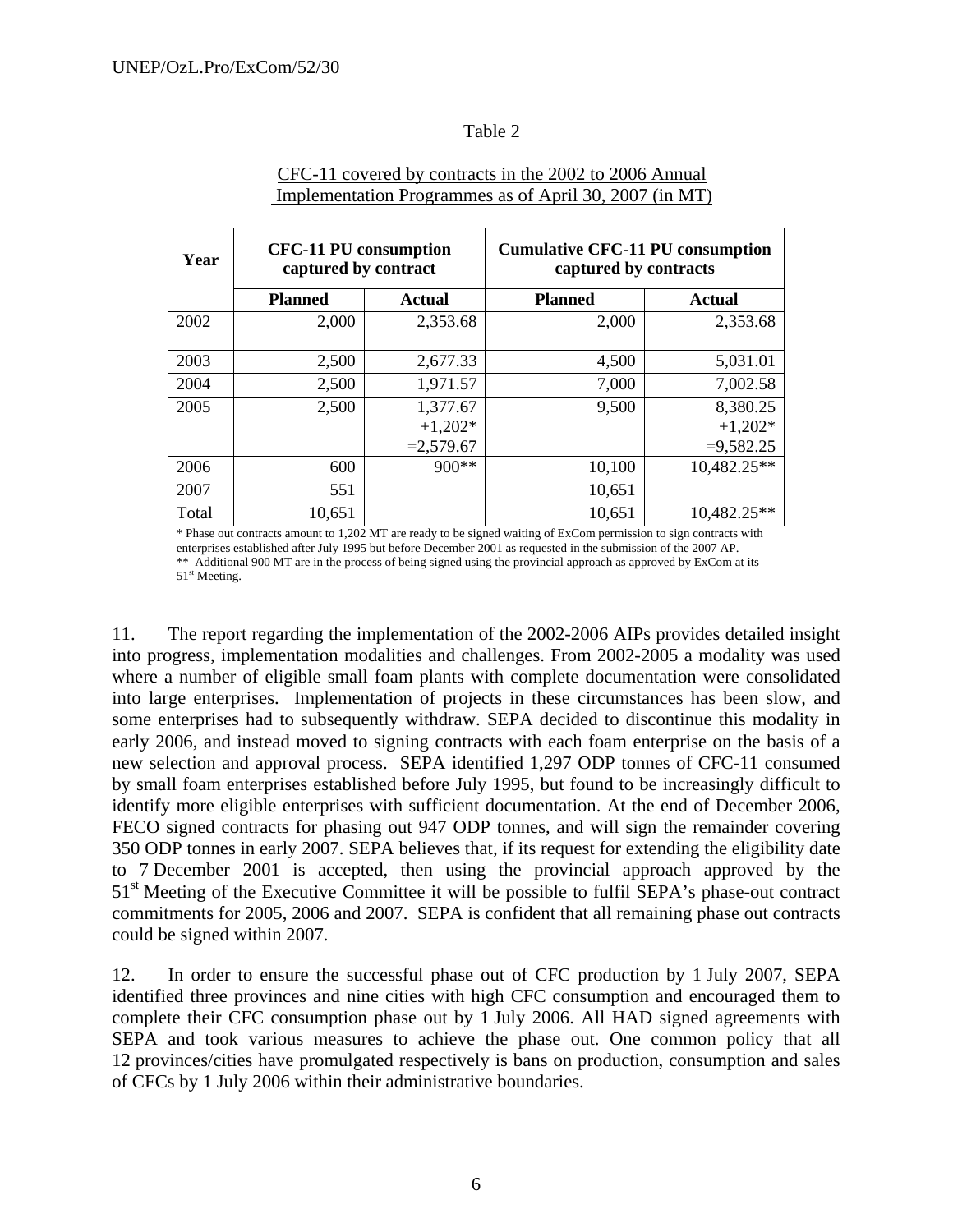13. As of 30 April 2007, total contracts of 8,380 ODP tonnes of CFC-11 had been awarded in the 2002-2005 AIPs. The detailed status of the implementation for the ongoing AIPs is as follows:

- (a) In the 2005 AIP, four industrial consolidation phase-out contracts were signed in 2005 plus 37 individual projects. However, three industrial consolidation enterprises with a total ODS phase out impact of 596 ODP tonnes have withdrawn from their contracts in 2006 due to financial difficulties and intense competition, thus only one of those projects remains in this AIP. It includes 10 foam enterprises with a total consumption of 364.67 ODP tonnes and at a cost of US \$1,564,948. All CFC equipment has been dismantled and none are using CFC-11 any longer; this status has been verified. The procurement of equipment is ongoing.
- (b) The 37 individual contracts, leading to a phase out of 1,013.21 ODP tonnes, have been signed. Another 1,202 ODP tonnes of CFC-11 consumption have been identified, but 34 enterprises accounting for 1,078 tonnes were established between 25 July 1995 and 7 December 2001. Once these contracts can be signed, China will be able to fulfil the 2005 phase out target.
- (c) No contracts have been signed in the 2006 AIP as of yet, as SEPA concentrated on completing the 2004 and 2005 AIPs. With the combination of the enlarged eligibility and the provincial approach, the World Bank and SEPA are confident that all phase out contract commitments for 2006 and 2007 can be met. Contracts to fulfil the 2006 phase-out targets are prepared and can be signed in summer 2007, once approval of the Executive Committee for extending support to companies established after July 1995 has been obtained.
- (d) All technical assistance (TA) activities under the 2002 to 2004 AIPs have been completed; two TA activities were completed in 2005 AIP and the remaining two are under implementation. Regarding the 2006 AIP, the 2005 performance audit has been carried out. Activities for the training of personnel in the implementation of phase out activities, a standard formulation and revision for foam products (Phase IV), public awareness, consultant services and a study on the application of LCD technology in China have been prepared.

14. According to the requirement of the CFCs/CTC/Halon Accelerated Phase-out Plan (APP), which was approved in December 2004, the maximum allowable national CFC-11 consumption limit in 2007 will be 4,130 ODP tonnes. This target will be achieved through CFC production control in the CFC production sector and control of net imports. At the same time, the maximum allowable CFC-11 consumption limit in the PU foam sector in 2007 will be 400 ODP tonnes.

15. CFC-11 consumption will be banned in the foam sector on 1 January 2008 as stipulated in the CFC/CTC/Halon Accelerated Phase out Plan. Since conversion projects typically take more than three to four years, China is aware that the projects in the 2004-2005 AIPs may not be completed by the end of 2007. However, China will ensure that all CFC-11 equipment covered by the projects in the 2004- 2005 AIP will be disposed of or converted to non-CFC ones by the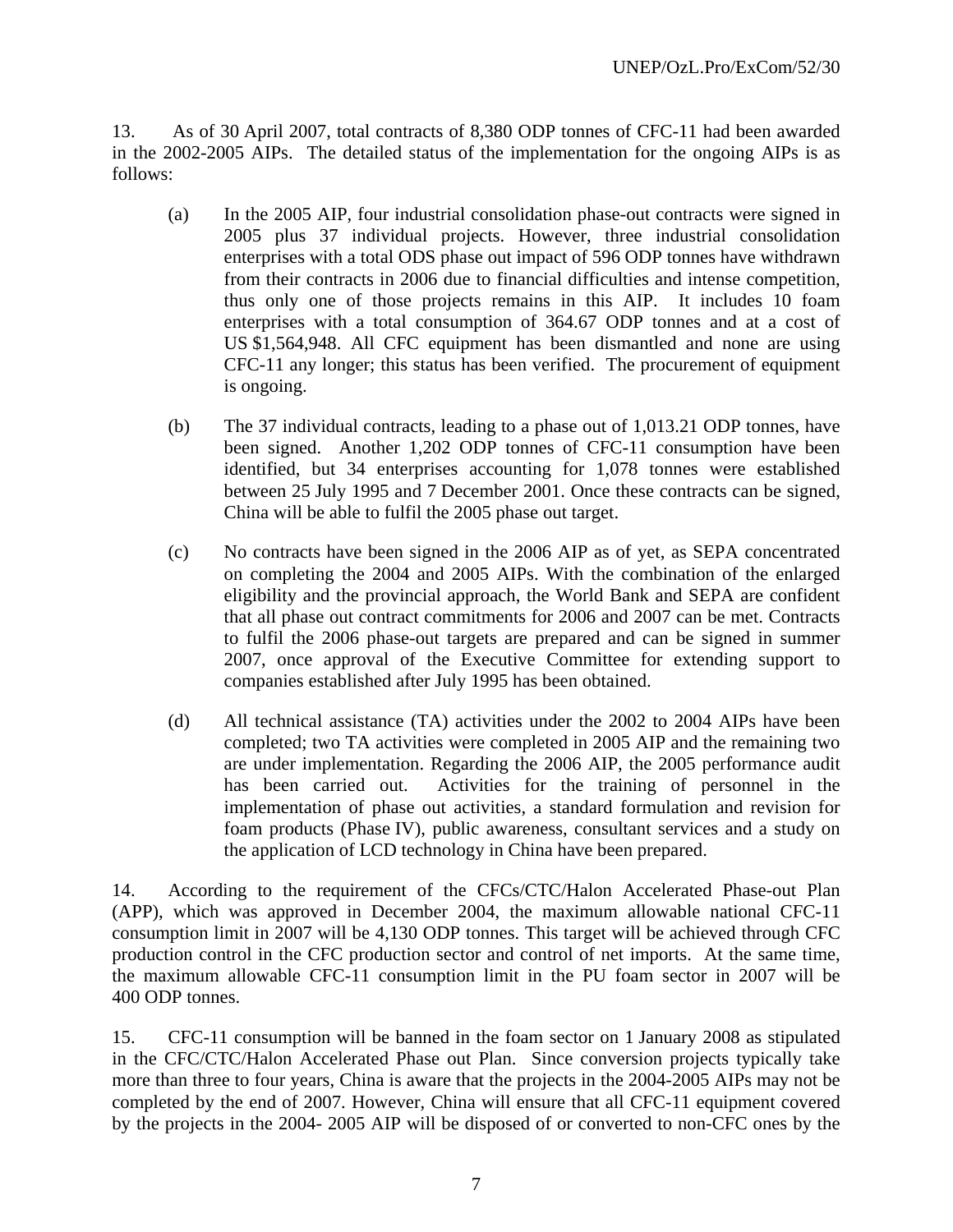end of 2007 to meet the phase out targets. It is envisaged that US\$2,676,000 will be allocated to PU foam enterprises with ODS phase out contracts signed in 2007, and to TA activities.

16. In 2007, the following Government actions among others are also planned to support program activities:

- (a) A new "ODS management regulation" has been under development since 2004, covering management and monitoring of ODS production, consumption, use, sale, import and export and the related legal liabilities. The new regulation is expected to be issued by the State Council in 2007.
- (b) Bans for achieving the phase out target of 2007 are prepared now and expected to be issued in 2007. This includes a ban for CFCs used in home appliances and the import and export of such CFC-based appliances, a ban on the consumption of CFC-11 in the tobacco sector, and a ban on the production of CFCs except for MDIs. Finally, a ban on the consumption of CFCs in the foam sector will be issued and effective on 1 January 2008.

17. Forty to 50 ODS phase out contracts will be signed with PU foam companies using CFC-11, phasing out a total consumption of 2,271 ODP tonnes. This assumes that the Executive Committee would approve the required change in work programme, leading to the eligibility of capacity established after July 1995 as part of the phase-out plan.

18. For 2007, a number of technical assistance activities are proposed, consisting of training of personnel in implementation of phase out activities, new formulation of standards for foam products and revision of old ones (phase V), 2006 performance audit, and consultant services.

## **SECRETARIAT'S COMMENTS AND RECOMMENDATION**

## **COMMENTS**

19. The Secretariat pointed out to the World Bank that the request of China regarding the funding of enterprises established before 7 December 2001 is inconsistent with eligibility criteria established for stand-alone projects, which require enterprises to be established before July 1995; however, the Executive Committee in its decision 51/12 has provided guidance on how to proceed.

20. The Secretariat would like to draw attention to the information provided to the last meeting of the Executive Committee in paragraph 10 of document 51/26, stating that "in conjunction with the submission of the  $2007$  AIP to the  $50<sup>th</sup>$  Meeting, the World Bank had approached the Secretariat concerning the possibilities for support under the foam sector plan for enterprises established after July 1995. The Agreement, as approved by the 35<sup>th</sup> Meeting of the Executive Committee, specifies that the Chinese polyurethane foam sector plan and other related documentation may include estimates of specific funds that were thought to be needed for specific items. Notwithstanding this, the Executive Committee expressed in the Agreement that it wishes to provide China with flexibility in using the agreed funds to meet the consumption limits agreed, and that it has the understanding that during implementation, as long as it is consistent with this Agreement, the funds provided to China pursuant to this Agreement may be used in the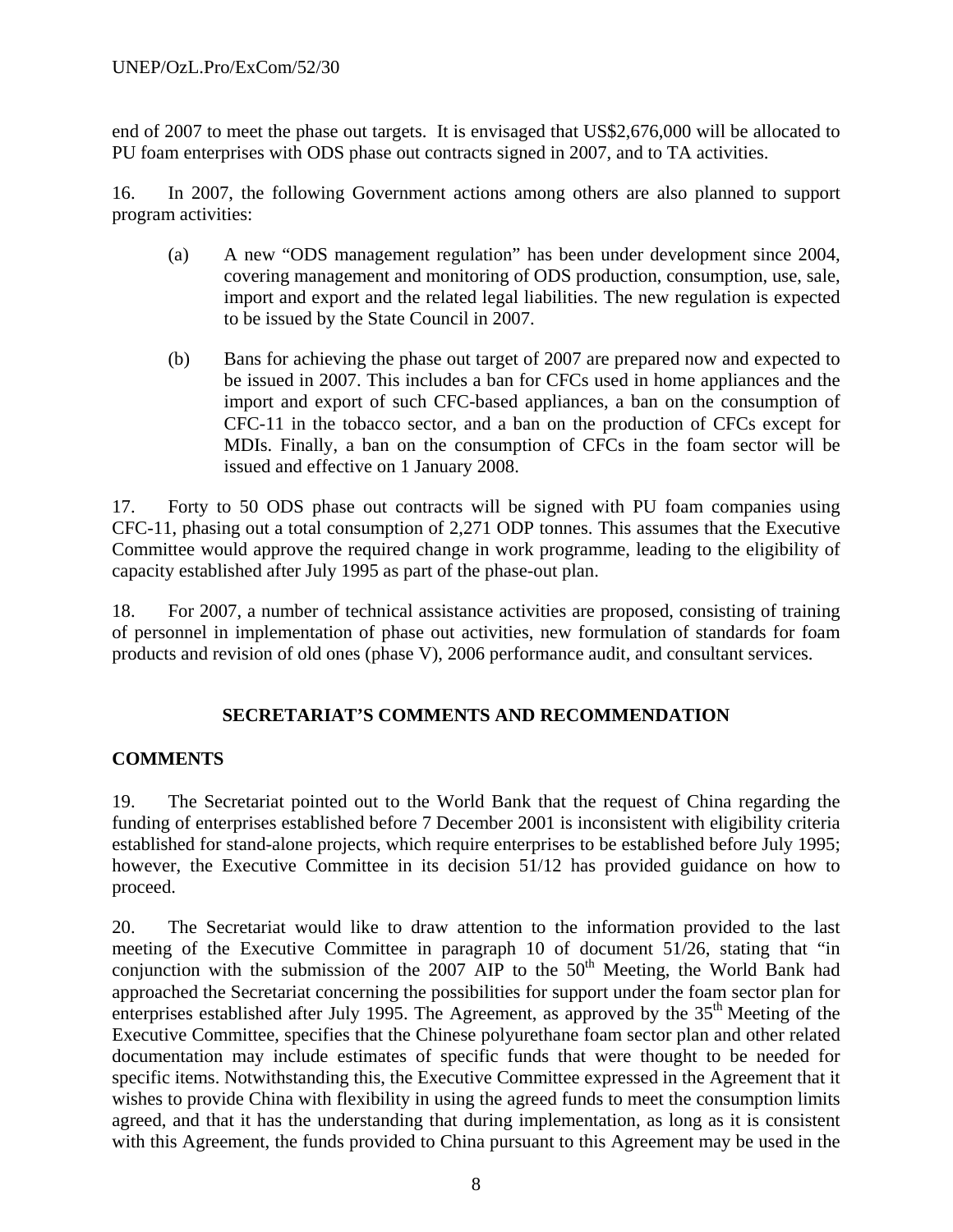manner that China believes will achieve the smoothest possible CFC polyurethane foam sector phase-out, consistent with operational procedures as agreed between China and the World Bank in the polyurethane foam sector plan as revised and as indicated in the AIPs."

21. Further in paragraph 11 of document UNEP/OzL.Pro/ExCom/51/26, the "Secretariat informed the World Bank in October 2006 of its understanding of the Agreement that China is entitled to use the flexibility mentioned in a way that enterprises could benefit from the plan, which would be deemed non-eligible if submitted as part of an investment project. This is particularly valid for enterprises with capacity established after July 1995. The related activity still has to fulfil a number of conditions, one being that it leads to CFC phase-out in the foam sector, that it is in line with operational guidelines agreed between the World Bank and China, and that it is indicated in an AIP, which in turn needs to be approved by Executive Committee prior to implementation."

22. The World Bank submitted the request for approval of the 2007 AIP in conjunction with a request for approval the use of funds for enterprises established up to December 2001 in the AIPs for 2005, 2006 and 2007. The production of CFCs in China ceases at the end of June 2007, therefore support to the remaining enterprises appears to be time critical. As a consequence, the World Bank and China decided to submit the request for approval of the 2007 AIP in advance of the request for release of the related tranche.

## **RECOMMENDATION**

23. In line with the comments provided above, the Secretariat recommends the 2007 AIP for approval at this time, without the related funding tranche, and in view of the terms of decision 51/12, recommends authorizing the support of enterprises established after July 1995, on the basis that such an authorization is needed to achieve a complete, sustainable phase-out and that no additional cost are incurred by the Multilateral Fund.

- 24. The Executive Committee may therefore wish to consider:
	- (a) Approving the annual implementation programme for 2007; and
	- (b) Authorizing the use of flexibility provided for under the Agreement for CFC phase-out in the polyurethane foam sector in China, approved through decision 35/48, to allow funds to be directed to enterprises established between 25 July 1995 and 7 December 2001 in the annual implementation programmes for 2005, 2006 and 2007.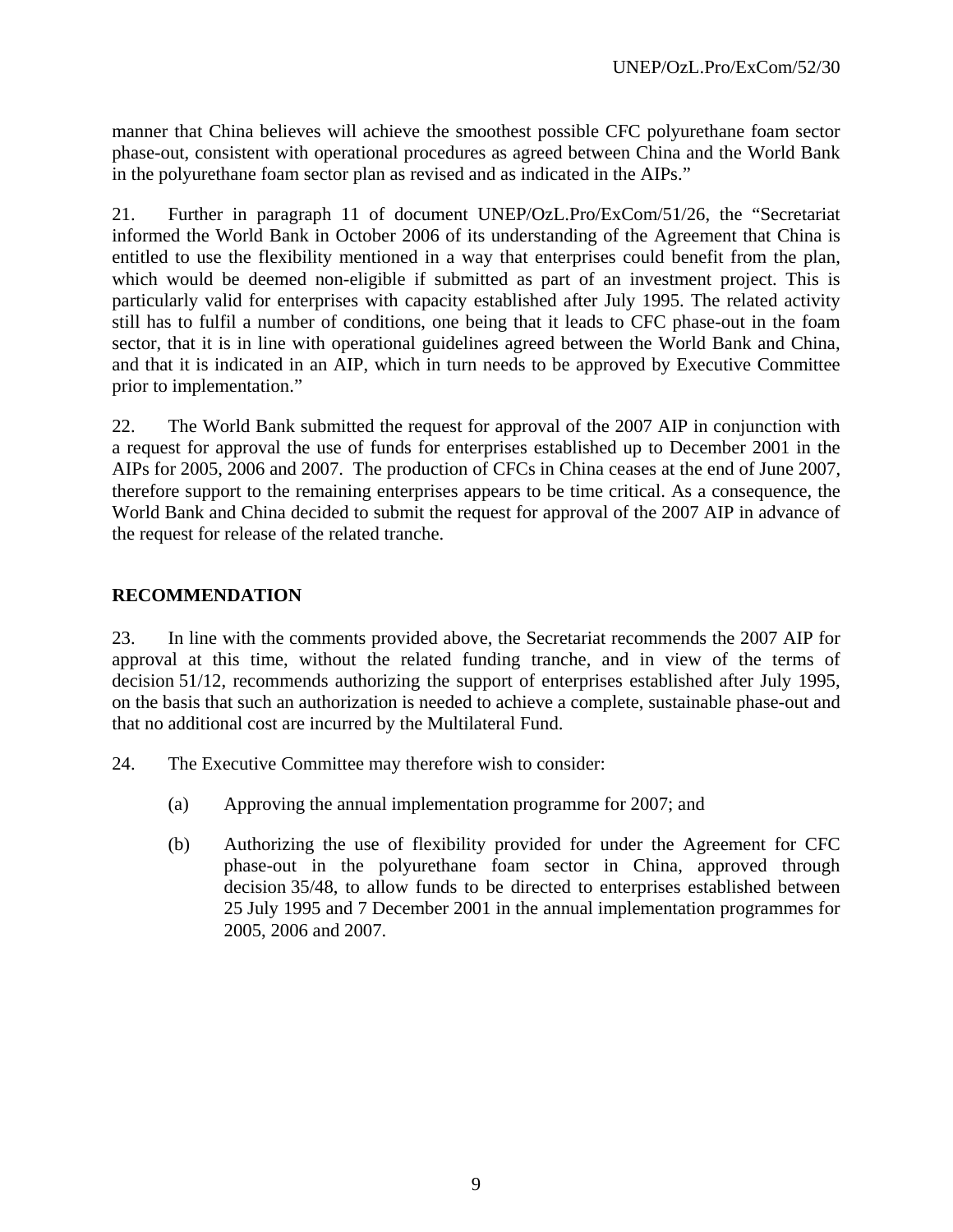## **PROJECT EVALUATION SHEET – MULTI-YEAR PROJECTS CHINA**

#### **PROJECT TITLE BILATERAL/IMPLEMENTING AGENCY**

National phase-out of methyl bromide (phase II, second tranche) Italy and UNIDO

#### **NATIONAL CO-ORDINATING AGENCY:** SEPA

## **LATEST REPORTED CONSUMPTION DATA FOR ODS ADDRESSED IN PROJECT A: ARTICLE-7 DATA (ODP TONNES, 2005, AS OF MAY 2007)**

Methyl bromide 540.3

#### **B: COUNTRY PROGRAMME SECTORAL DATA (ODP TONNES, 2005, AS OF MAY 2007)**

| ODS            | Aerosol | Foam | Ref. Mfg. | Ref. Servicing | Solvents | Process agent | <b>Fumigant</b> |
|----------------|---------|------|-----------|----------------|----------|---------------|-----------------|
| Methyl bromide |         |      |           |                |          |               | 620.2           |
|                |         |      |           |                |          |               |                 |

**CFC consumption remaining eligible for funding (ODP tonnes)** 

**CURRENT YEAR BUSINESS PLAN:** Total funding US \$1.29 million: total phase-out 65.2 ODP tonnes.

| <b>PROJECT DATA</b>                               | 2003       | 2004    | 2005        | 2006     | 2007                | 2008                | 2009                                              | 2010   | 2011   | 2012   | 2013   | 2014   | 2015     | <b>Total</b> |
|---------------------------------------------------|------------|---------|-------------|----------|---------------------|---------------------|---------------------------------------------------|--------|--------|--------|--------|--------|----------|--------------|
| Montreal Protocol limits                          | SI         | 1,102.1 | 881.7       | 881.7    | 881.7               | 881.7               | 881.7                                             | 881.7  | 881.7  | 881.7  | 881.7  | 881.7  | $\Omega$ |              |
| Annual consumption limit                          | 1,087.8    | 1,087.8 | 880.0       | 723.8    | 570.6               | 390.0               | 250.0                                             | 209.0  | 176.0  | 150.0  | 100.0  | 50.0   |          |              |
| Annual phase-out from ongoing projects            |            |         |             |          |                     |                     |                                                   |        |        |        |        |        |          |              |
| Annual phase-out newly addressed UNIDO            | $\Omega$   |         | 207.8       | 156.2    | 65.2                | 124.6               | $\Omega$                                          |        |        |        |        |        | $\Omega$ | 553.8        |
| Annual phase-out newly addressed Italy            |            |         |             |          | 88.0                | 56.0                | 140.0                                             | 41.0   | 33.0   | 26.0   | 50.0   | 50.0   | 50.0     | 534.0        |
| TOTAL ODS CONSUMPTION TO BE<br><b>PHASED OUT</b>  | $\Omega$   |         | 207.8       | 156.2    | 153.2               | 180.6               | 140.0                                             | 41.0   | 33.0   | 26.0   | 50.0   | 50.0   | $\Omega$ | 1,087.8      |
| Total ODS consumption to be phased-in<br>(HCFCs)  |            |         |             |          |                     |                     |                                                   |        |        |        |        |        |          | n/a          |
| Project cost as originally submitted (US \$)      | 4,086,600  |         | 0 4,000,000 |          |                     | 1,200,000 1,800,000 | 1,300,000 600,000 500,000 500,000 500,000 302,742 |        |        |        |        |        |          | 17,873,391   |
| Final Project costs (US \$):                      |            |         |             |          |                     |                     |                                                   |        |        |        |        |        |          |              |
| Funding for UNIDO                                 | 4,086,600  |         |             |          | 1,200,000 1,800,000 |                     | 1,300,000 600,000 500,000 500,000 500,000 302,742 |        |        |        |        |        |          | 0 11,194,747 |
| Funding for Italy                                 | $\Omega$   |         | 0 4,000,000 | $\Omega$ |                     |                     |                                                   |        |        |        |        |        | $\Omega$ | 3,594,595    |
| <b>Total project funding</b>                      | 4,086,600  |         | 0 4,000,000 |          | 1,200,000 1,800,000 |                     | 1,300,000 600,000 500,000 500,000 500,000 302,742 |        |        |        |        |        |          | 0 14,789,342 |
| <b>Final Support costs (US \$)</b>                |            |         |             |          |                     |                     |                                                   |        |        |        |        |        |          |              |
| Support cost for UNIDO                            | 306,495    |         |             |          | 90,000              | 135,000             | 97,500                                            | 45,000 | 37,500 | 37,500 | 37,500 | 22,706 | $\Omega$ | 839,606      |
| Support cost for Italy                            | ∩          |         | 470,000     | $\theta$ |                     |                     |                                                   |        |        |        |        |        | $\Omega$ | 405,405      |
| <b>Total support costs</b>                        | 306,495    |         | 470,000     |          | 90,000              | 135,000             | 97,500                                            | 45,000 | 37,500 | 37,500 | 37,500 | 22,706 | $\Omega$ | 1,245,012    |
| TOTAL COST TO MULTILATERAL<br><b>FUND (US \$)</b> | 4,393,095* |         | 0 4,470,000 | $\Omega$ | 1,290,000 1,935,000 |                     | 1,397,500 645,000 537,500 537,500 537,500 325,448 |        |        |        |        |        | $\Omega$ | 16,034,354   |
| Final project cost effectiveness (US \$/kg)       |            |         |             |          |                     |                     |                                                   |        |        |        |        |        |          | 13.61        |

\* Funding approved at the 41st Meeting of the Executive Committee

**FUNDING REQUEST:** Approval of funding for the second tranche (2007) as indicated above.

| <b>SECRETARIAT'S RECOMMENDATION</b> | Blanket approval of the 2007 tranche |
|-------------------------------------|--------------------------------------|
|-------------------------------------|--------------------------------------|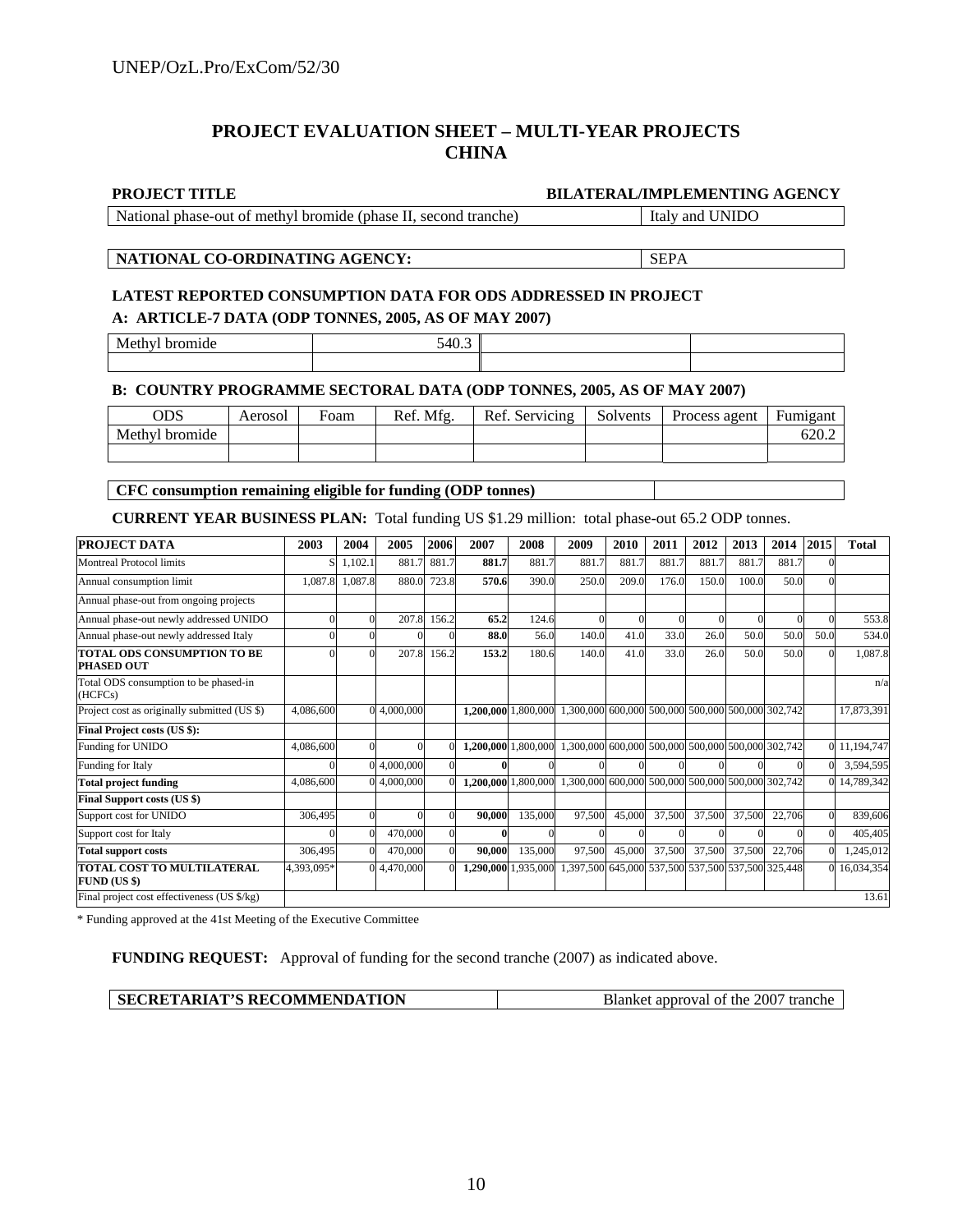## **PROJECT DESCRIPTION**

25. On behalf of the Government of China, UNIDO has submitted a progress report on the implementation of the first tranche of phase II of the national methyl bromide (MB) phase-out plan for China, and the request for funding of the second tranche of the project at a cost of US \$1,200,000 plus agency support costs of US \$90,000 for UNIDO. The project is being implemented with assistance from the Government of Italy.

## **Background**

26. At its 41st Meeting, the Executive Committee decided, *inter alia,* to approve US \$4,086,600 plus agency support costs of US \$306,495 for UNIDO for the phase-out of 389.2 ODP tonnes of MB in the consumption sector. It also requested UNIDO to assist the Government of China to work toward the completion of a project proposal for the phase-out of all controlled uses of MB for submission to the Executive Committee (decision 41/46).

27. At its  $44<sup>th</sup>$  Meeting, the Executive Committee considered a national plan for the phase-out of MB in the consumption sector in China (paragraphs 36 to 58 of documents UNEP/OzL.Pro/ExCom/44/33 and Add.1), to be implemented by UNIDO (as the lead implementing agency) and the Government of Italy. Subsequently the Executive Committee, at its 44th Meeting, approved in principle the national plan for the phase-out of MB in the consumption sector in China at a total funding level of US \$14,789,342 (including the amount previously approved for UNIDO at the 41st Meeting to phase out 389 ODP tonnes of MB). It also approved an Agreement between the Government of China and the Executive Committee (decision 44/30).

28. At its 46<sup>th</sup> Meeting, the Executive Committee considered the progress report on the implementation of the first phase of the national MB phase-out plan (paragraphs 1 to 20 of documents UNEP/OzL.Pro/ExCom/46/29), and approved (under the blanket approval list as contained in Annex IV of document UNEP/OzL.Pro/ExCom/46/47) US \$4,000,000 plus US \$470,000 in agency support costs for the Government of Italy.

## Progress report

29. As agreed with the Government of China, the first phase of the project focused on the phase-out of MB used in the tobacco and commodities sectors. The alternative technologies selected were the floating tray system for the tobacco sector and phosphine fumigation for the commodities sector.

30. Several activities have been implemented in the tobacco sector. These include: technical assistance programmes, the formulation of technical specifications for equipment procurement and floating-tray-system training programmes for trainers, field technicians and farmers. Seven technology centres have also been set up and equipped (i.e., installation of  $88,000 \text{ m}^2$  of new greenhouses and upgrade  $30,000 \text{ m}^2$  of existing greenhouses, plastic sheets, clippers and trays). Implementation of this project component will lead to the complete phase-out of MB in the tobacco sector by the end of 2007.

31. In the commodities sector, the conditions for safe and effective phosphine application were achieved through technical assistance programmes including: training, equipment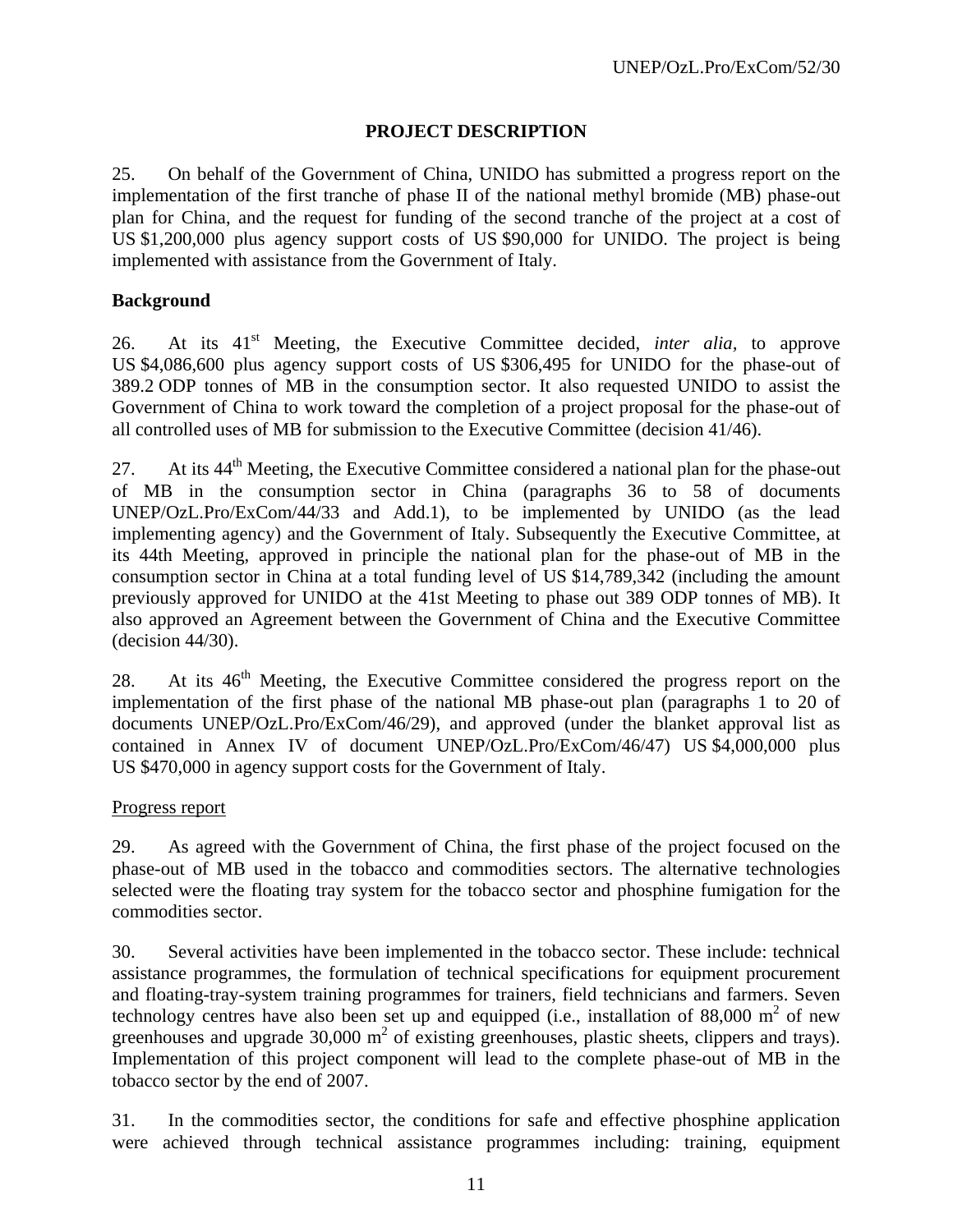procurement and installation (including plastic sheets, phosphine generators, recirculation pumps and safety tools), and infrastructure upgrading. A control and monitoring system was also established to evaluate effectiveness, insect resistance and the amounts of MB used in quarantine and pre-shipment applications. The MB consumption in commodities was completely phased out by the end of 2006.

32. In regard to the use of MB for soil fumigation, a training programme on the biological control of soil-borne pests in tomato, cucumber and strawberry sectors was implemented, and SEPA and the China National Agro-tech Extension and Service Centre organized a seminar on bio-alternative technologies for strawberry crops in 2006. In January 2007, UNIDO issued the first contract for implementation of activities to phase out MB as a soil fumigant. This would address the phase-out of 74.6 ODP tonnes of MB used in strawberry and cucumber crops by the end of 2007. The specification for the equipment required to phase out MB in soil applications and the terms of reference for training programmes have been finalized. The tenders for equipment procurement have been launched.

33. In July 2004, SEPA issued the implementation procedure for the management of the MB production quota system. The amounts of MB (including QPS applications) produced by each plant are being controlled. The import and export licensing system has been effective since 1 January 2004. A regulation for banning the use of MB commodity applications was issued by SEPA/SAG in September 2006 and enforced from 1 January 2007.

34. Of the total funding level so far approved for the Government of Italy and UNIDO (US \$8,086,000), UNIDO (as the agency implementing the project) has disbursed US \$4,470,108 (excluding agency support costs), and has obligated US \$1,390,803.

## 2007 work programme

35. In the tobacco sector, a complete phase-out of MB consumption is proposed by the end of 2007, one year in advance of the phase-out date indicated in the project proposal. To achieve this goal, additional greenhouses for tobacco seedling production will be installed and farmers will be trained in the use of the alternative technology. A long-term technical assistance and training programme for farmers will be designed and implemented to make the MB phase-out sustainable.

36. For MB used as a soil fumigant, equipment and farm materials will be provided to farmers to phase out its consumption mainly in strawberry, cucumber and tomato crops. Training programmes will be conducted for farmers in the proper use of the alternative technologies. At the end of the project, about 15,000 farmers will have been trained.

## **SECRETARIAT'S COMMENTS AND RECOMMENDATION**

# **COMMENTS**

37. The 2005 MB consumption reported by the Government of China under Article 7 of the Protocol of 540.3 ODP tonnes was already 341.3 ODP tonnes below the Protocol's maximum allowable level of consumption for that year of 881.6 ODP tonnes, and 339.7 ODP tonnes below the allowable level of consumption under the agreement between the Government of China and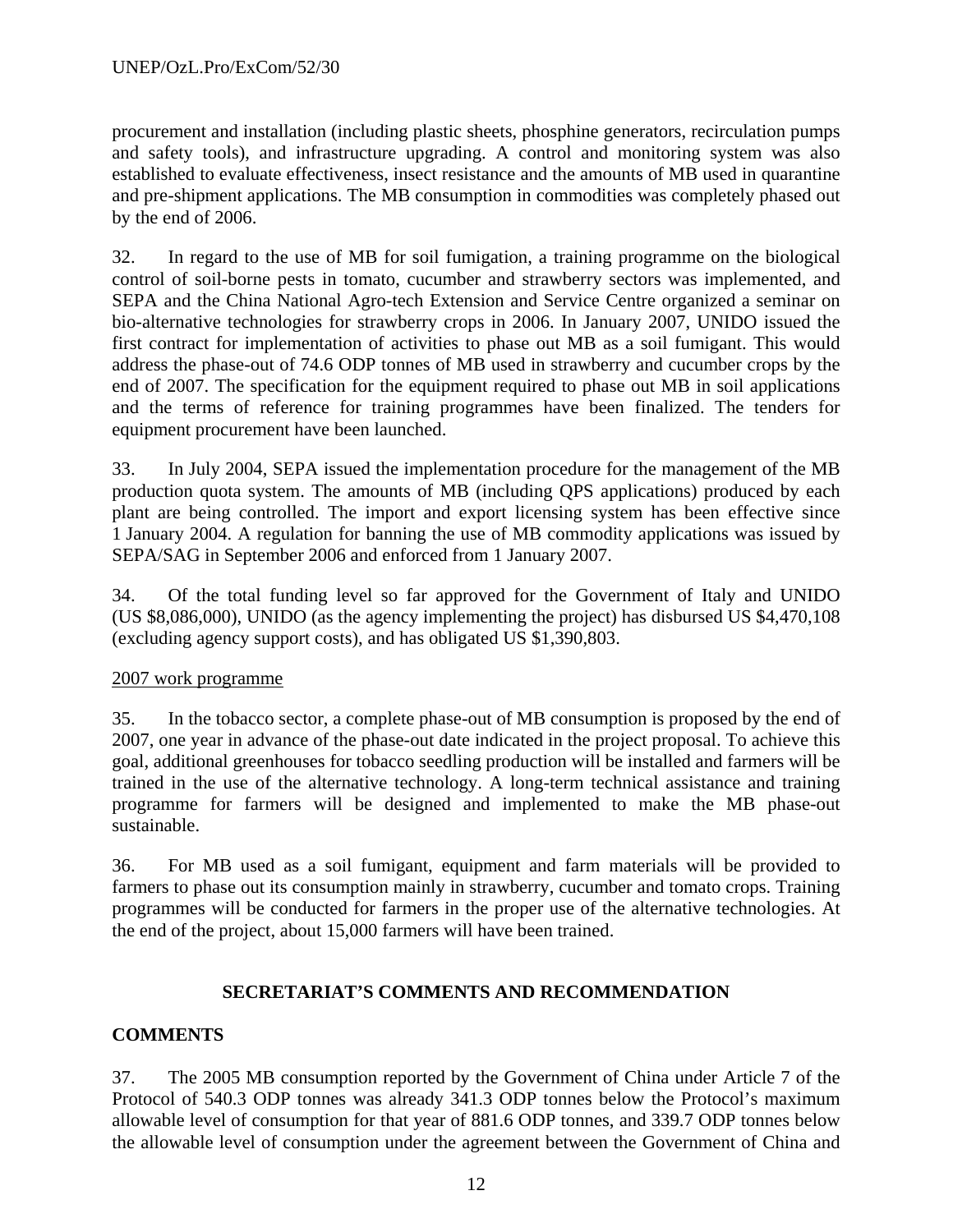the Executive Committee of 880.0 ODP tonnes. MB consumption levels in 2006 have been estimated at 570.6 ODP tonnes, which is 153.2 ODP tonnes below the allowable level of consumption under the agreement.

38. Through implementation of the project, the Government of China, with the assistance provided by the Government of Italy and UNIDO has been able to:

- (a) Completely phase out the use of MB in the commodity sector two years in advance of the proposed phase-out date indicated in the proposal;
- (b) Achieve the complete phase-out of MB used for the production of tobacco seedlings by the end of 2007; and
- (c) Achieve the phase-out of 28.4 ODP tonnes of MB used as a soil fumigation (excluding the tobacco sector) in 2006 and the phase-out of an additional 74.6 ODP tonnes of MB by the end of 2007.

## **RECOMMENDATION**

39. The Fund Secretariat recommends blanket approval of the project with associated support costs at the funding level shown in the table below.

|     | <b>Project Title</b>                                               | <b>Project Funding</b><br>(US \$) | <b>Support Costs</b><br>(US \$) | Implementing<br>Agency |
|-----|--------------------------------------------------------------------|-----------------------------------|---------------------------------|------------------------|
| (a) | National phase-out of methyl bromide (phase II,<br>second tranche) | 1,200,000                         | 90,000                          | <b>UNIDO</b>           |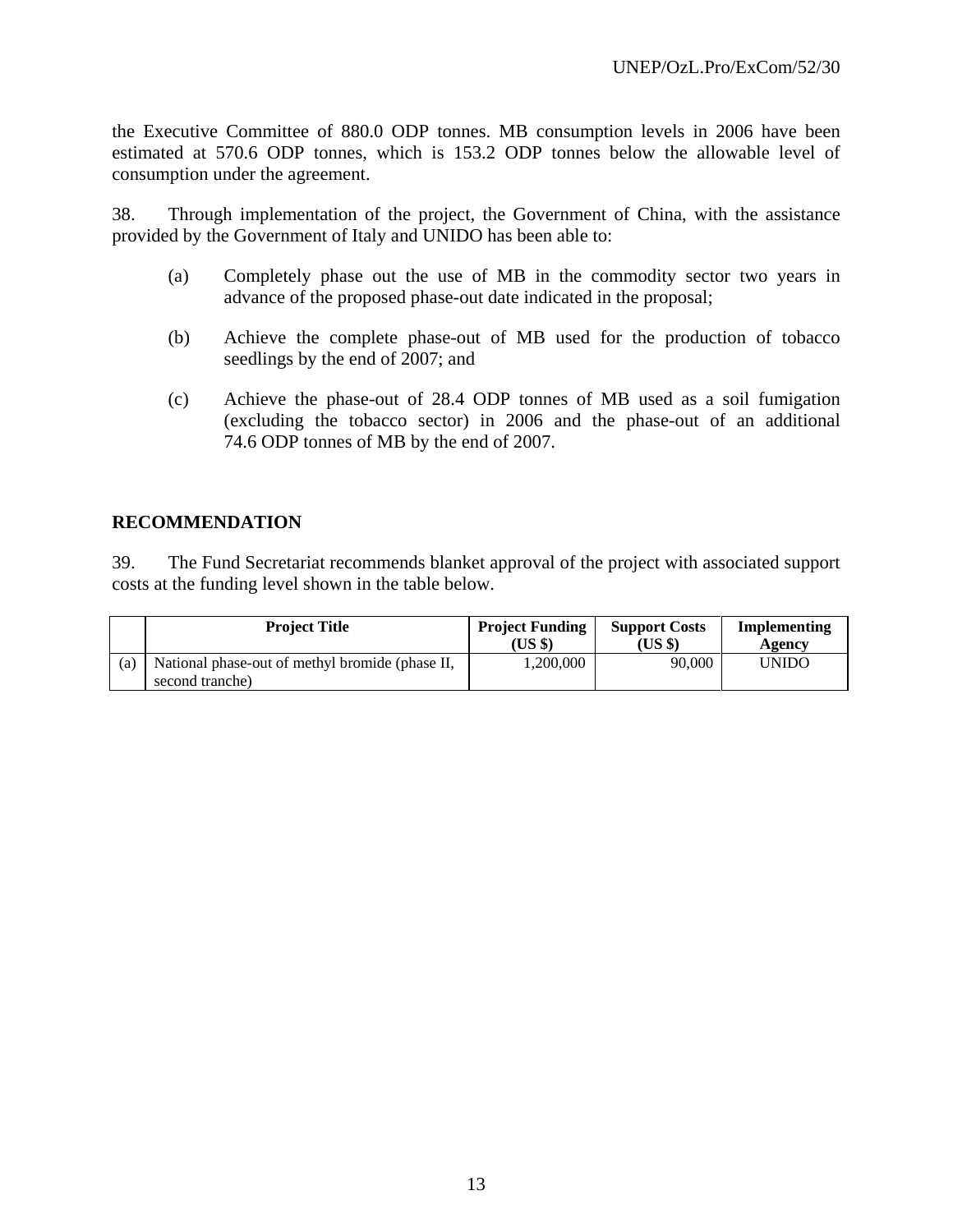## **VERIFICATION OF THE CONSUMPTION OF CTC AS A PROCESS AGENT IN 2006 UNDER PHASE II**

## **Introduction**

40. The World Bank is submitting to the  $52<sup>nd</sup>$  Meeting, on behalf of the Government of China, the request for the release of the 2007 funding tranche of US \$10 million and US \$750,000 as support cost for the implementation of the 2007 work programme under Phase II of the China CTC sector plan. The Executive Committee approved the 2007 work programme at its  $50<sup>th</sup>$  Meeting but withheld the funds till the World Bank submitted the verification of the CTC consumption in 2006 for Phase II of the sector plan, which the World Bank is submitting to this meeting. Section I of this document summarises the verification report and the report itself could be made available upon request.

41. The World Bank submitted to the  $51<sup>st</sup>$  Meeting the verification of the CTC production in China for the year 2006 and the CTC consumption in the process agent applications under Phase I of the sector plan. However the findings from the verification left a significant amount of CTC produced not accounted for. Consequently the Executive Committee requested the World Bank to "to provide reasons for over 1,496.1 ODP tonnes of CTC production not accounted for in the results of the verification of CTC production and consumption for process agent uses in 2006 in Phase I as part of the verification of CTC consumption in Phase II of the sector plan due for the 52<sup>nd</sup> Meeting." The World Bank has submitted additional data from the results of the verification to explain the distribution of the CTC produced in 2006. Section II of the document provides a short summary of the additional data received from the World Bank.

42. Another issue which was left unresolved from the  $50<sup>th</sup>$  Meeting related to the ceiling of 14,300 ODP tonnes in the Agreement of Phase II for CTC used in process agent applications included in the interim list in Table A-bis of decision XVII/8 of the Meeting of the Parties, and any other applications not covered in Phases I and II of the sector plan. Regarding the ceiling, the footnote in the Agreement says, "These figures are subject to reconfirmation at the 50<sup>th</sup> Executive Committee Meeting. The CTC use figures for the years 2007, 2008 and 2009 will be reviewed by the Executive Committee and may be amended."

43. The CTC survey which SEPA was conducting in China at the time when the Agreement was approved had identified 21 new CTC uses that had not been covered by any decision of the Meeting of the Parties. However, CTC consumption in 2006 as reported by SEPA for those uses both in the list in Table A-bis and newly identified potential process agent applications was 5,216.7 mt (5,738.7 ODP tonnes), well below the ceiling of 14,300 ODP tonnes. The Executive Committee decided at its  $51<sup>st</sup>$  Meeting to consider the need to reconfirm the ceiling of 14,300 ODP tonnes set in the agreement for those applications at the  $52<sup>nd</sup>$  Meeting of the Executive Committee."

## **Section I: Verification of CTC consumption under phase II of the CTC sector plan in 2006**

44. The verification was carried out in May 2007 by two teams. Each team consisted of one international and one local consultant. Team One covered ten enterprises and Team Two covered six enterprises.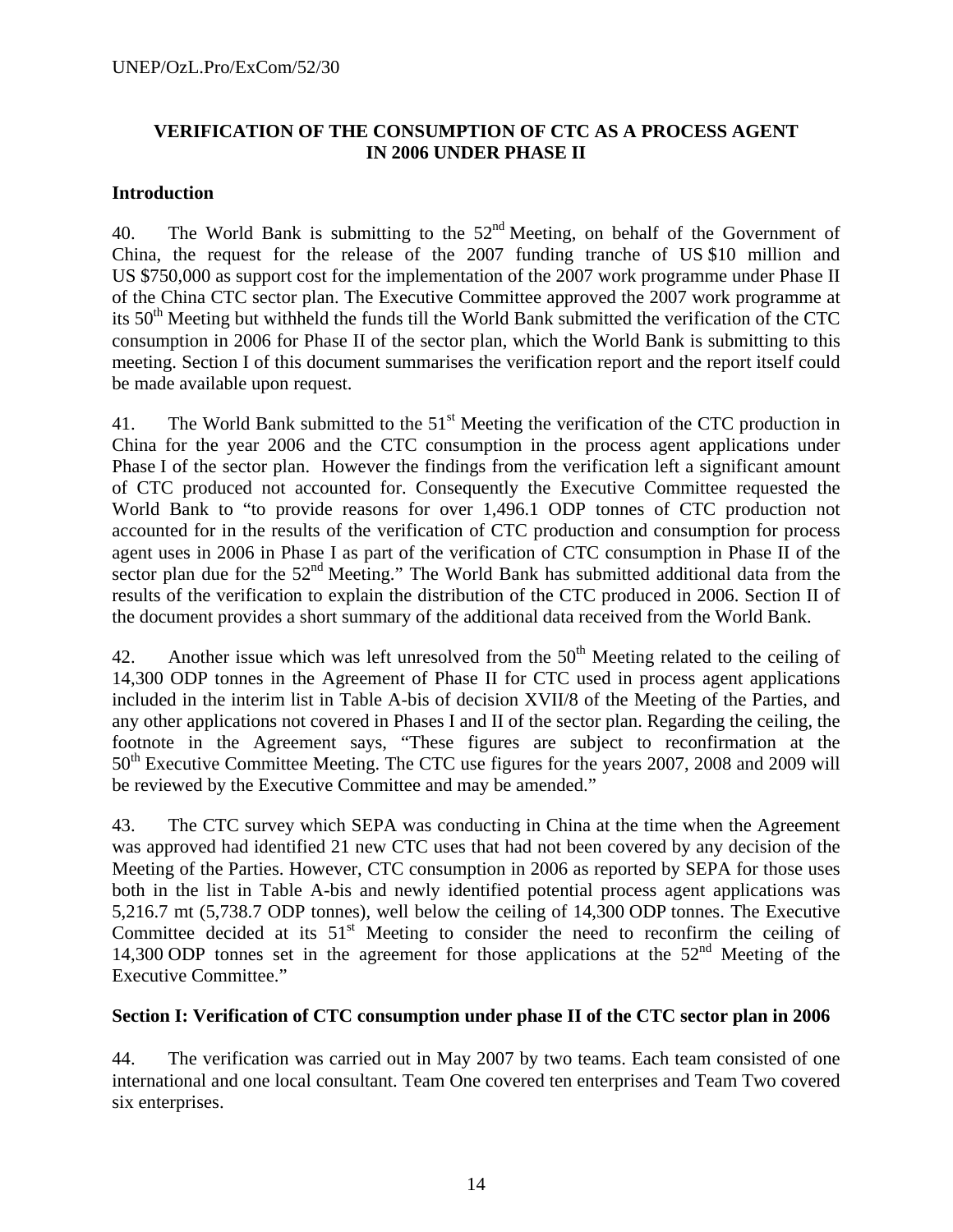45. Both teams followed a similar methodology in conducting the verification which is described below:

- (a) Obtained information on plant history, plant identification, and plant activities on the production of products using CTC as process agents and CTC consumption in 2006 from the plant management's;
- (b) Verified CTC purchases by reviewing CTC purchase orders and CTC daily movement records from outside to the plant warehouse;
- (c) Verified CTC opening and closing stocks by checking CTC inventory records, including the amount of CTC stored in the plant warehouse and that remained in the production system;
- (d) Verified CTC consumption = CTC purchase + CTC opening stock CTC closing stock;
- (e) Verified production and sales by reviewing product packaging/ transferring and daily movement records;
- (f) Verified the opening and closing stocks of products by reviewing the product inventories;
- (g) Verified number of operating days by reviewing the plant daily production logbooks;
- (h) Made a cross check of financial records by reviewing all VAT invoices related to the CTC purchase in 2006; and
- (i) Inspected the production site, or the dismantled site in those cases of plant closures, and took photographs.

46. The report on each of the companies visited includes a description of the history, its main product lines, and the product line which is the focus of the verification. The results of the verification were presented by showing the opening stock, purchase, consumption, other uses and closing stock of CTC in the plant for 2006, including products. The verification covers the number of days that are dedicated to the products concerned and the ratio of CTC consumption per unit of product manufactured. It concludes by discussing the issues and problems that came out of the visit, and the actual CTC purchased by the plant in 2006 and the CTC quota received from SEPA.

47. The results from Team One conclude that the ten enterprises purchased a total of 2,164.5 ODP tonnes of CTC against a total quota of 2,244 ODP tonnes issued by SEPA. The ten enterprises represent 25 per cent of the total number of 40 enterprises covered under Phase II and consume 37 per cent of the total CTC consumption purchase quota of 4,720 ODP tonnes issued under Phase II in 2006. Attached is a summary of the results of the verification of the ten enterprises from Team One, with data on the name of the enterprise, products that use CTC, production, CTC quota in 2006, CTC purchase, CTC used, status of production line, and date of the verification.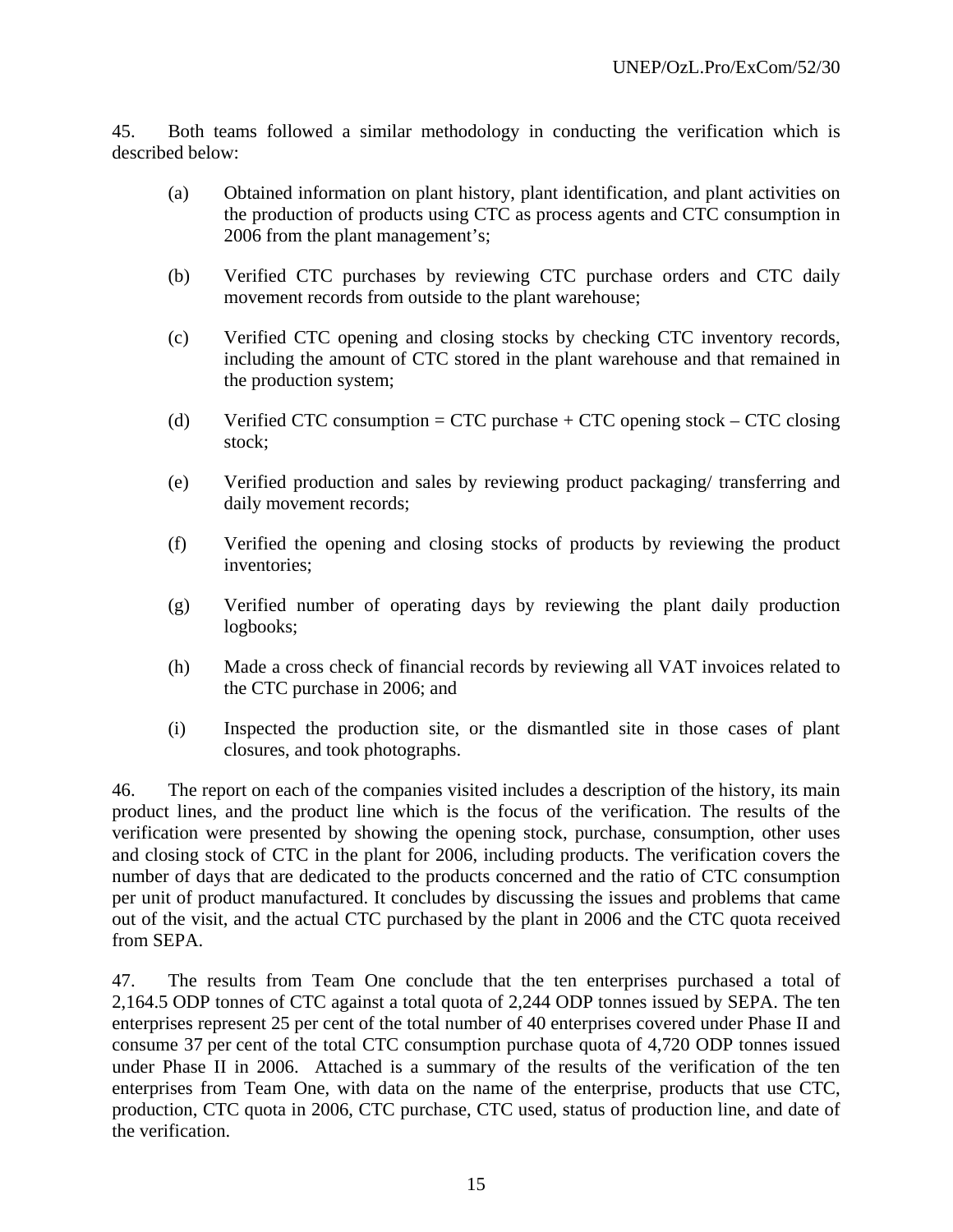48. The results from Team Two conclude that the six enterprises consume 8.91 ODP tonnes of CTC in 2006 against 0 quota issued by SEPA. One of the enterprises had a quota to purchase CTC in 2005 but did not use it and consequently could not get a quota for 2006. However some CTC was obtained illegally for the production of Mirex in 2006. As a percentage, the six enterprises represent 15 per cent of the total number of enterprises under Phase II and consume about 0.17 percent of the total CTC consumption purchase quota of Phase II. Also attached is a summary of the results of the verification of the six enterprises from Team Two, with data on the name of the enterprise, product that uses CTC, production, CTC used, and status of the production line.

49. The submission from the World Bank contains three annexes: Annex I contains the 2006 PA II verification records and closure activities; Annex II contains the photographs from verification visits; and Annex III presents documentation from plant closures.

## **COMMENTS FROM THE SECRETARIAT**

50. The methodology provided for in the Agreement of Phase II of the CTC sector plan for conducting the verification of the CTC consumption of Phase II requires that "the Bank will verify consumption by companies and applications covered by the PA II Sector Plan. The annual verification will cover a random selection of at least 30 per cent of all enterprises covering at least 30 per cent of the PA II consumption." The total number of enterprises covered by the two verification teams is 16, which is 40 per cent of the total number of 40 enterprises in Phase II of the sector plan. The CTC consumption purchase quota of 2,040 mt represented by these 16 enterprises is some 37 per cent of the total CTC consumption purchase quota of 4,720 ODP tonnes under Phase II of the sector plan. The verification did not include those enterprises which were visited by the World Bank monitoring mission within the past 12 months. The sampling of the verification satisfies the requirement in the Agreement and could confirm the validity of the total consumption as reported by SEPA.

51. The 5,289 mt or 5,718 ODP tonnes as verified as the total CTC consumption under Phase II in 2006 is below the maximum allowable CTC consumption of 6,945 ODP tonnes as set in the Agreement for 2006.

52. However the fact that one of the Mirax producers could purchase illegally CTC shows two sides of the situation on the control of CTC. On one side the control that has been implemented by SEPA is effective because the plant could not buy the controlled substance from any of the CTC producers without a quota, but on the other there appears to be a black market existing in China which could provide for such unauthorized use and warrants attention from SEPA.

53. Several enterprises were reported by the verification team as having ceased production and being ready for dismantling their plant. However the dismantling would not begin until these enterprises received the compensation due. Some could even return to production the provision if compensation does not move ahead. The World Bank clarified that some of these plants require an environmental assessment under the Stockholm Convention on Persistant Organic Pollutants before dismantling could go ahead.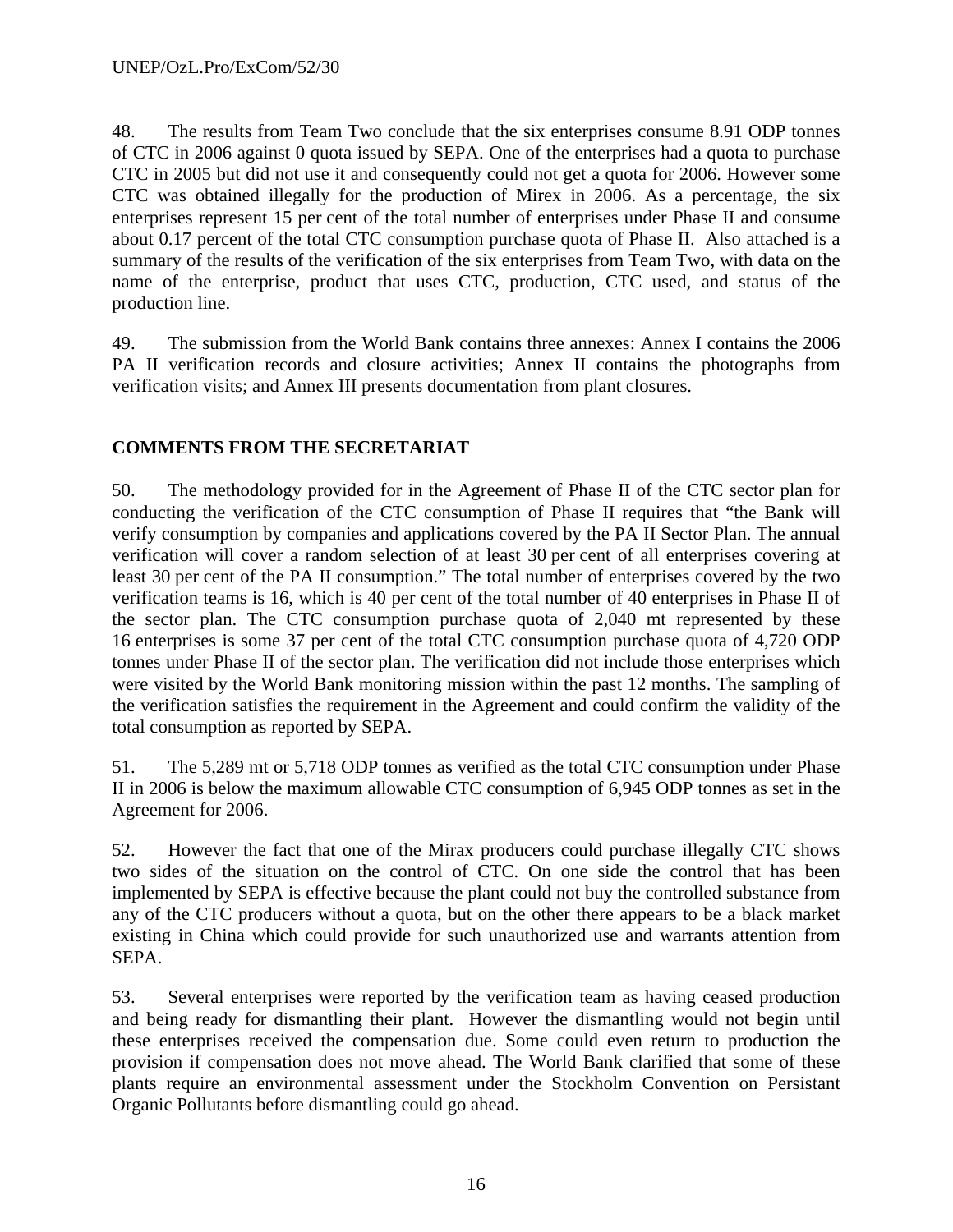## **Section II: Additional data on the verification of CTC production in 2006 in China**

54. The additional data from the World Bank attempts to account for the CTC produced in the year 2006. It starts from the total gross CTC production and deducts from that the CTC used as feedstock in CFC production and other non-ODS chemicals and the CTC destroyed. The balance is further reduced by the verified consumption in Phase I and Phase II of the sector plan, the consumption in process applications included in table A-bis of decision XVII/8 of the Meeting of the Parties, new applications which have not been regulated by any decision of the Parties, and finally the laboratory use. After these deductions, there is still a balance of 2,706.08 mt which is claimed to be inventoried by the CTC producers.

55. The submission of the World Bank then provides a break-down by CTC producer the opening CTC stock and the closing CTC stock in 2006. In total, there is an increase of 2,706.08 mt of CTC stock held by the producers, which matches the remaining balance between the gross production and all the uses. The additional data from the World Bank is contained in a short document and is attached.

## **COMMENTS FROM THE SECRETARIAT**

56. The Secretariat has verified all the numbers used in the submission against those from the CTC production verification that the World Bank submitted to the  $51<sup>st</sup>$  Meeting and found them consistent, except in two cases. The first was the 486 mt that was reported as laboratory use, and which was not included in the verification. The second was a discrepancy of 6.58 mt in CTC consumption Phase II in 2006, the figure in the verification report is 5,289.05 mt and the number in the additional data is 5,295.63 mt.

## **RECOMMENDATIONS**

- 57. The Secretariat recommends that the Executive Committee:
	- (a) Takes note of the verification of the CTC consumption of Phase II of the CTC sector plan, and the additional data on the CTC production verification provided by the World Bank;
	- (b) Requests the World Bank and the Government of China to accelerate the contractual work and disburse to the plants which are ready for closure the necessary compensation to complete the dismantling work in a timely manner;
	- (c) Requests the Government to further tighten the control of CTC production and sales to reduce the chance of unauthorized access to the controlled substance;
	- (d) Approves the disbursement of US \$10 million and US \$750,000 as support costs for the implementation of the 2007 work programme of Phase II of the CTC sector plan; and
	- (e) Considers the need to adjust the ceiling of 14,300 ODP tonnes of the Phase II Agreement for CTC applications that are not covered by Phases I and II of the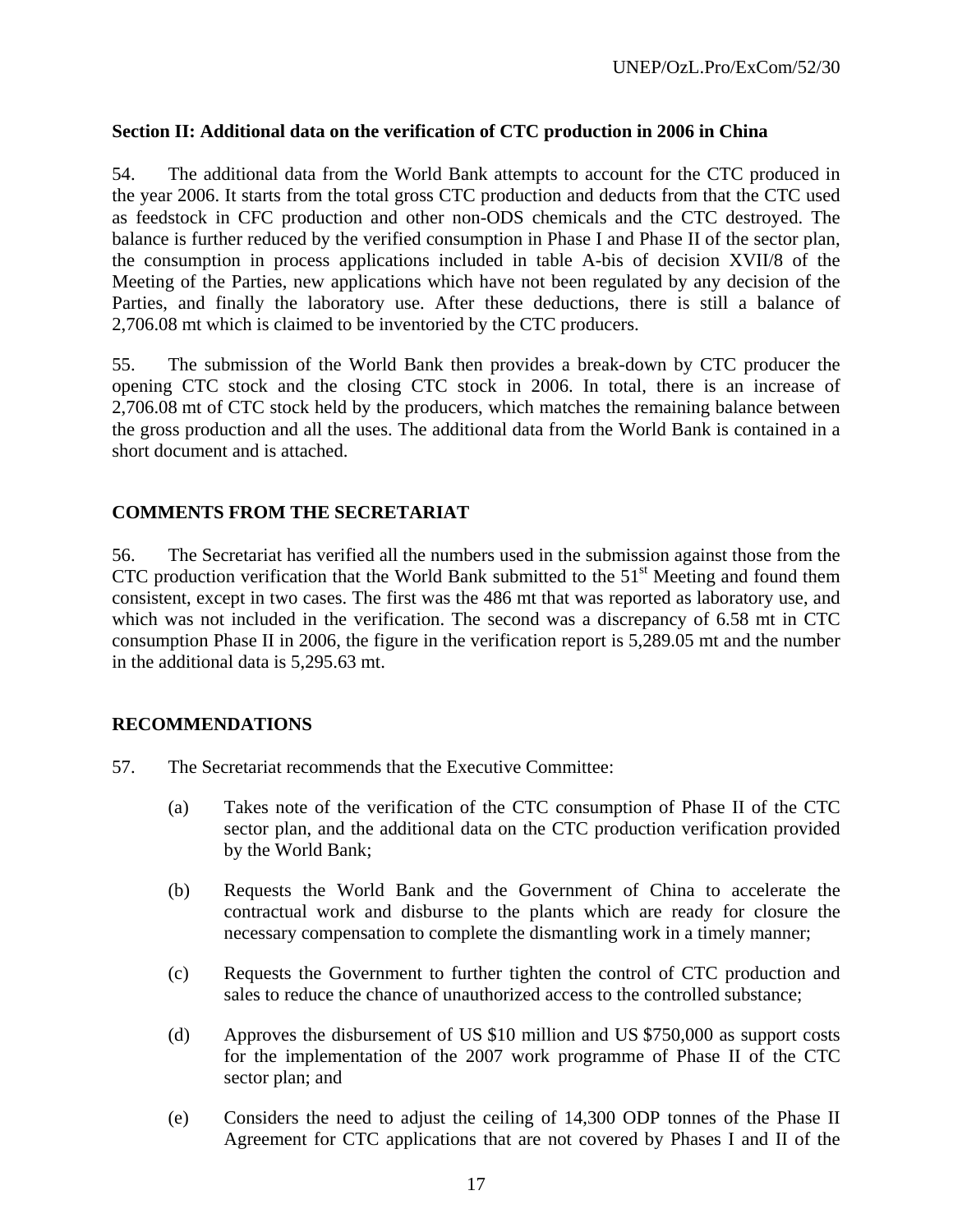sector plan, in light of the provisions in the Agreement and the findings of the survey conducted by SEPA, as cited in paragraphs 3 and 4 above of document UNEP/OzL.Pro/ExCom/52/30.

-----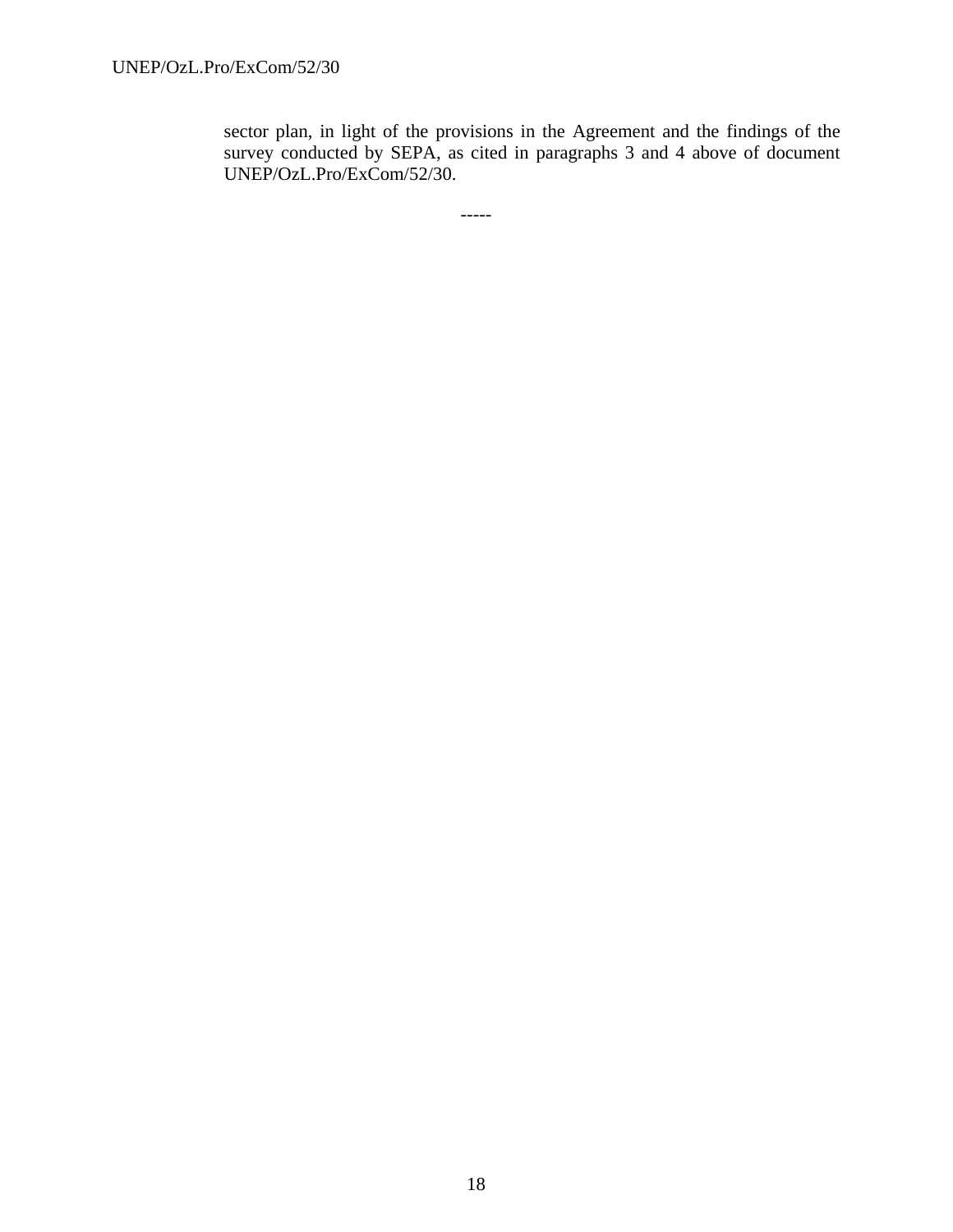## **SUMMARY OF VERIFICATION RESULTS FOR THE TEN SELECTED PA II ENTERPRISES IN 2006**

| PAII<br><b>Sector</b><br>Plan # | Name of<br>enterprise*          | <b>Product that</b><br>use CTC PA  | <b>Production</b><br>(MT)                     | <b>CTC</b><br>quota<br>(ODS<br>tonnes) | <b>CTC</b><br>purchase<br>(ODS<br>tonnes) | <b>CTC</b> used<br>(ODS)<br>tonnes) | <b>Production line</b><br>status                                                   | Date of<br>visiting |
|---------------------------------|---------------------------------|------------------------------------|-----------------------------------------------|----------------------------------------|-------------------------------------------|-------------------------------------|------------------------------------------------------------------------------------|---------------------|
| 22                              | Jincheng<br>Chemical            | CPP and<br><b>CEVA</b>             | CPP: 813.22<br>CEVA:<br>152.88                | 500                                    | 423.30                                    | 353.31                              | In production                                                                      | 16-Apr-2007         |
| 47                              | Changshu<br>Xiangyang           | CPP and<br><b>CEVA</b>             | CPP: 219.44<br>CEVA:<br>132.69                | 260                                    | 259.52                                    | 229.05                              | In production                                                                      | 20-Apr-2007         |
| 53                              | Dongtai No.<br>3 Chemical       | Chlordane                          | $\boldsymbol{0}$                              | $\boldsymbol{0}$                       | $\theta$                                  | $\boldsymbol{0}$                    | Dismantled and<br>utilized for non-<br>ODS production<br>in 2002.                  | 25-Apr-2007         |
| 61                              | Jiangsu<br>Anpon                | Buprofenzin                        | 1,408.39                                      | 300                                    | 328.08                                    | 266.65                              | Line 1 dismantled<br>in 2005;<br>Line 2 converted<br>to non-ODS<br>process in 2007 | 27-Apr-2007         |
| 77                              | Jiangsu<br>Suhua                | 3-Phenoxy<br>Benzaldehyde<br>(MPB) | 1,234.31                                      | 470                                    | 461.11                                    | 345.32                              | In production                                                                      | 18-Apr-2007         |
| 80                              | Jiangsu<br>Yangnong**           | Imidacloprid<br>and<br>Mospilam    | Imidacloprid:<br>578.51<br>Mospilam:<br>89.96 | 180                                    | 168.6                                     | 168.87                              | In production                                                                      | 23-Apr-2007         |
| 86                              | Jintan<br>Huasheng              | 3-Phenoxy<br>Benzaldehyde<br>(MPB) | 993.38                                        | 190                                    | 189.75                                    | 228.7                               | In production                                                                      | 21-Apr-2007         |
| 193                             | Longyou<br>Greenland            | Buprofenzin                        | 0                                             | $\boldsymbol{0}$                       | $\boldsymbol{0}$                          | $\boldsymbol{0}$                    | Dismantled in<br>2005 and utilized<br>for other non-<br>ODS production.            | 29-Apr-2007         |
| $203\,$                         | Xingang<br>Graphite             | <b>CPP</b>                         | 67.50                                         | $90\,$                                 | 87.9                                      | 87.82                               | Stopped in 2006<br>and dismantled<br>in 2007                                       | 26-Apr-2007         |
| 207                             | Rudong<br>Shidian               | <b>CPP</b>                         | 15.32                                         | 50                                     | 49.44                                     | 31.6                                | Stopped in 2006<br>and dismantled<br>in 2007                                       | 24-Apr-2007         |
|                                 | Total verified CTC purchase and |                                    | (ODS tonnes)                                  | 2040.00                                | 1967.70                                   | 1711.32                             |                                                                                    |                     |
|                                 | consumption in 2006             |                                    | (ODP tonnes)                                  | 2244.00                                | 2164.47                                   | 1882.45                             |                                                                                    |                     |

\*Complete name of the enterprise is indicated in following "Individual Verification Report" for the corresponding enterprise.

\*\* The company uses CTC as a process agent in manufacture of 2-chloro-5-chloromethylpyridine (PA#24, Decision XVII/7).

2-chloro-5-chloromethylpyridine is an intermediate used within plant for both Imidacloprid (PA#25, Decision XVII/7) and Mospilam (not listed by Decision XVII/7) production.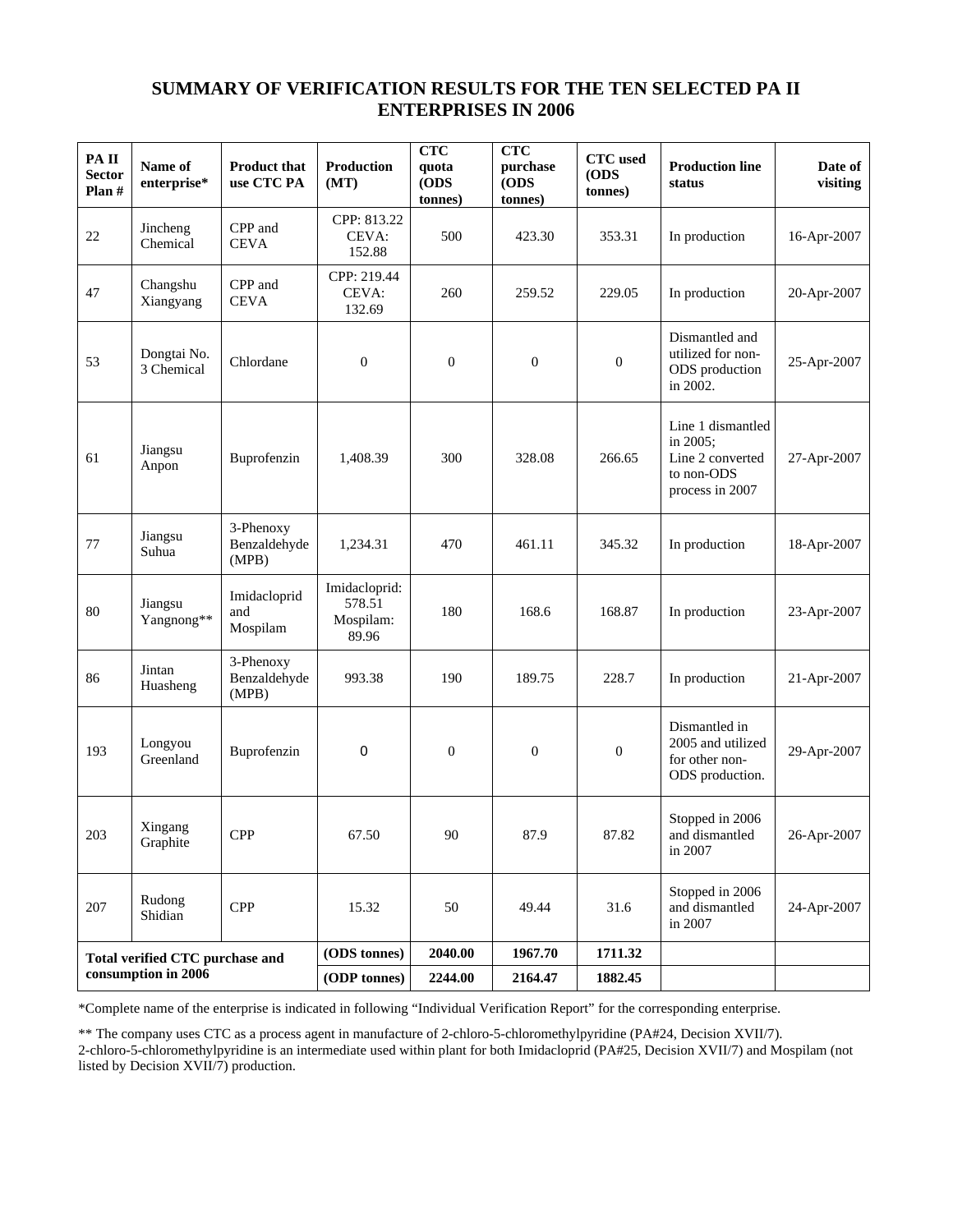# **STATUS OF SIX CHLORDANE/MIREX PRODUCERS IN 2006**

| PA II           | Name of enterprise*    |                  |                               | Chlordane                                               |                   | Mirex                            |                                  |
|-----------------|------------------------|------------------|-------------------------------|---------------------------------------------------------|-------------------|----------------------------------|----------------------------------|
| Sector<br>Plan# |                        | Production<br>MT | CTC used<br><b>ODP</b> tonnes | <b>Production line Status</b>                           | Producti<br>on MT | CTC used<br><b>ODP</b><br>tonnes | Production line<br><b>Status</b> |
| 204             | <b>Taicang Xintang</b> |                  |                               | Stopped                                                 | 10                | 8.91                             | In operation                     |
| 204             | Taicang Hushi          |                  |                               | Stopped                                                 | N <sub>0</sub>    | No.                              | N <sub>o</sub>                   |
| 106             | Shanghai Fengjiang     |                  |                               | Stopped                                                 | $\Omega$          | $\Omega$                         | Stopped                          |
| 108             | Suzhou Jiangfeng       |                  |                               | Dismantled and partly utilized<br>for other non-ODS use | N <sub>o</sub>    | N <sub>0</sub>                   | N <sub>0</sub>                   |
| 53              | Changzhou Yekang       | $\Omega$         |                               | Dismantled and partly utilized<br>for other non-ODS use | $\mathfrak{D}$    | $0**$                            | In operation                     |
| 87              | Jintan Shuibei         |                  |                               | Dismantled                                              | $No-$             | N <sub>0</sub>                   | N <sub>o</sub>                   |
|                 | Sum                    |                  |                               |                                                         | 12                | 8.91                             |                                  |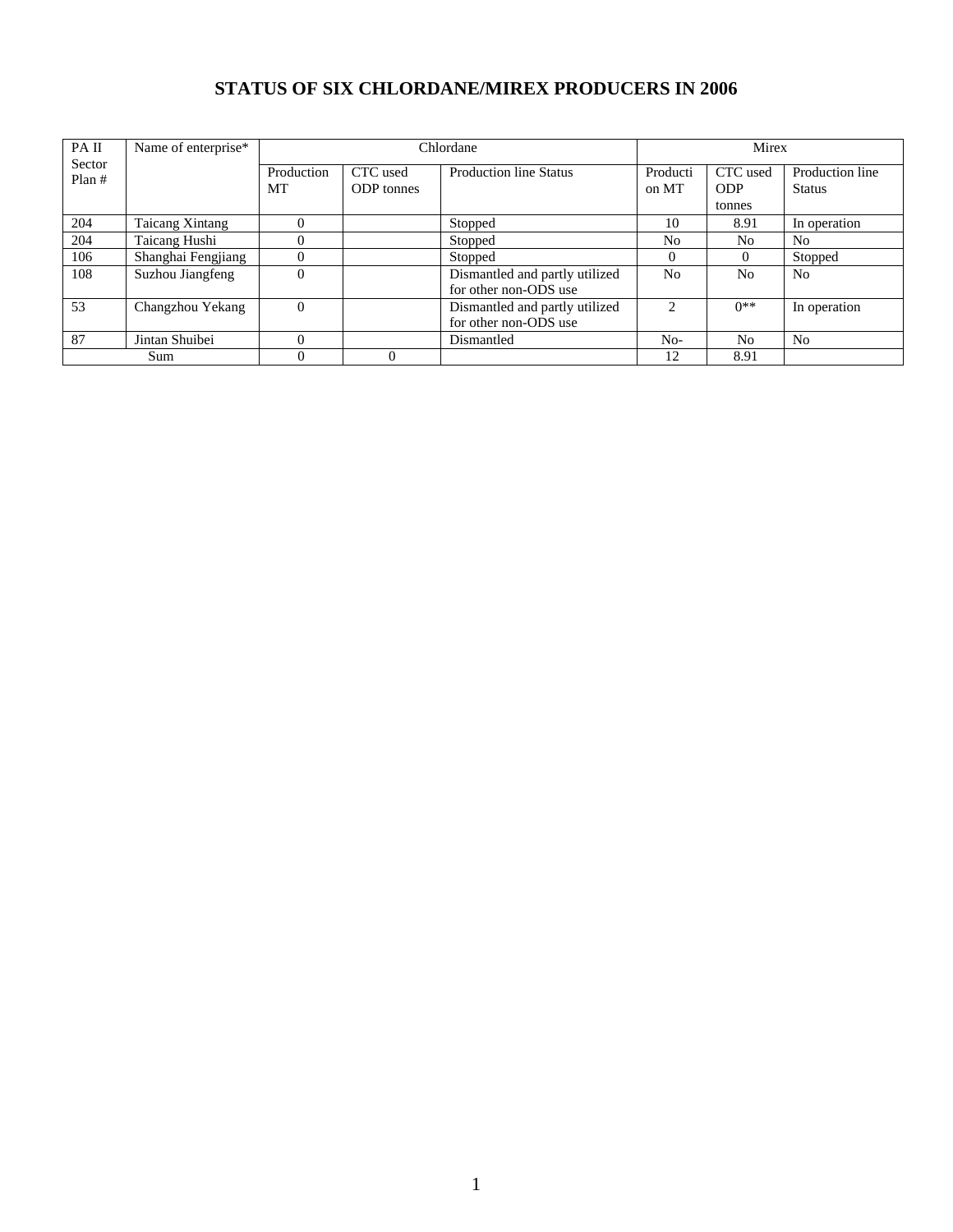| rion repor      |
|-----------------|
|                 |
| イントル            |
|                 |
|                 |
| $\frac{1}{2}$   |
|                 |
|                 |
|                 |
|                 |
|                 |
|                 |
| Bank's 2006 CTC |
|                 |
|                 |
|                 |
|                 |
|                 |
|                 |
|                 |
|                 |
|                 |
|                 |
| $\frac{1}{2}$   |
|                 |
|                 |
|                 |
|                 |
|                 |
|                 |
| ata Irom        |
|                 |
|                 |
|                 |
|                 |

| producers<br>$\bigcirc$<br>⊢<br>$\bigcirc$                    | Opening stock, MT |                            |
|---------------------------------------------------------------|-------------------|----------------------------|
| $\overline{\phantom{0}}$<br>$\bigcirc$<br>$\vdash$<br>$\circ$ | 7.27              | closing stock, MT<br>71.68 |
| $\Box$<br>$\bigcirc$<br>$\vdash$<br>$\bigcirc$                | 358.52            | 2620.62                    |
| ŪД.<br>$\circ$<br>$\vdash$<br>$\bigcirc$                      |                   |                            |
| ᅕ<br>$\cup$<br>$\vdash$                                       | $\Box$            | $\Box$                     |
| $\circ$<br>$\vdash$                                           |                   |                            |
| $\circ$<br>$\vdash$<br>$\circ \circ \circ$                    |                   |                            |
| ယေဇာလတ<br>$\circ$<br>$\vdash$<br>$\circ$                      |                   |                            |
| $\bigcirc$<br>$\vdash$                                        |                   |                            |
| $\sigma$<br>$\bigcirc$<br>$\vdash$                            | $\Box$            | ▭                          |
| $\overline{a}$<br>$\circlearrowright$<br>$\vdash$<br>$\circ$  |                   |                            |
| τ<br>$\vdash$                                                 | $\frac{40}{60}$   | ው                          |
| $\sim$ $\sim$<br>т<br>$\circ \circ$<br>$\vdash$<br>$\circ$    | 42.48             | $\mathbb{R}$<br>369.       |
| $\circ$<br>$\vdash$<br>$\circ$                                | 525<br>22         | 몬                          |
| $\omega$ at<br>$\circ$<br>۳<br>$\circ$                        | $\frac{8}{5}$     | 32.84                      |
| τ<br>$\vdash$                                                 |                   | 0.49                       |
| மம<br>┯<br>$\circ$<br>╺┝╾<br>$\circ$                          | 257.39            | 2134                       |
|                                                               | ζ.<br>686         | 3392.29                    |
| z<br>2006<br>Ξ<br>stockpiled<br>ر)<br>5<br>Additiona          |                   | 2706.08                    |

Additional CTC stockpiled in 2006, MT